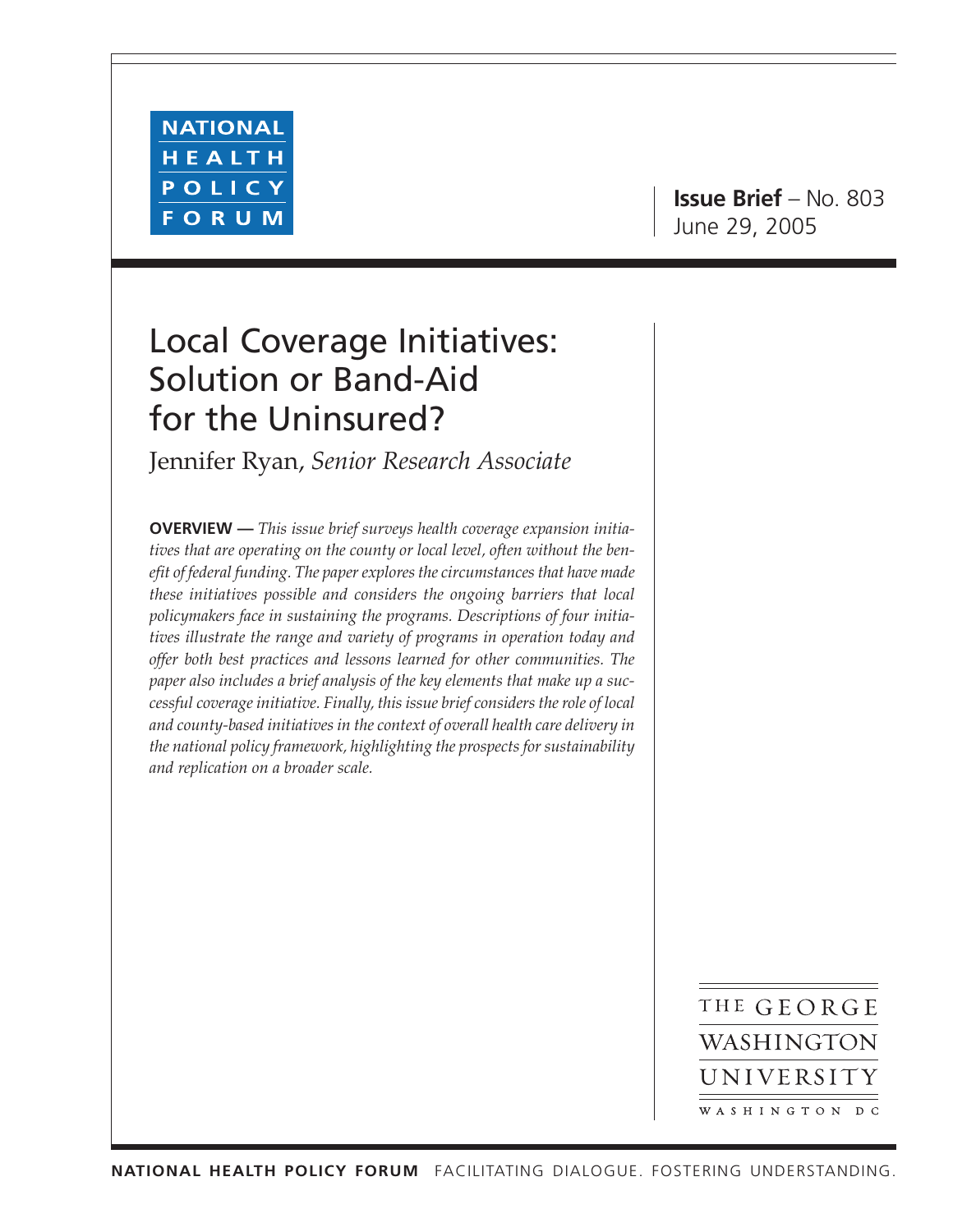# Local Coverage Initiatives: Solution or Band-Aid for the Uninsured?

With the ranks of the uninsured continuing to increase each year—reaching a total of 45 million (17.7 percent of Americans under age 65) in 2003—policymakers continue to grapple with the question of what, if anything, can be done to ensure that more people have access to affordable health care coverage. Large-scale proposals for varying forms of national health insurance have been proposed, debated, and rejected repeatedly over the past 70 years. Americans continue to say that the rising cost of health care is a major concern in their daily lives, yet other priorities continue to take precedence.

In the absence of major solutions that are national in scope, many communities across the country have taken it upon themselves to provide health care options for their citizens. These options range broadly from small indigent care programs to major expansions of health insurance coverage financed by foundations, health plans, local tax revenues, and special earmarked funding sources. Some of the programs have been in operation for more than a decade, while others are just getting started. The structure of these initiatives varies according to the political climate, the extent of community leadership, the state and local fiscal situation, and the overall demographics of the target population, yet they all share the common goal of increasing access to health care in their respective communities.

Some initiatives have had more success than others, and all have had to adjust to changing political tides over the years. In addition, the economic downturn that has driven state health policy since the beginning of the 21st century has taken its toll on the viability of many of the initiatives. However, the presence of what one state policymaker calls "willing coconspirators" has enabled many of the more creative and resourceful programs to persevere even in tight fiscal times.

# **ALL OVER THE MAP**

Just as states' Medicaid and State Children's Health Insurance Program (SCHIP) efforts differ widely across the country, county or locally based health initiatives vary significantly in structure, size, and overall approach. Over the past 15 years, several distinct strategies have emerged, each using a different approach to achieve the same basic goal—to increase access to health care services. This issue brief highlights the following four approaches:

- Insurance coverage expansion (California)
- Small business/employer buy-in program (Michigan)

**National Health Policy Forum** Facilitating dialogue. Fostering understanding.

2131 K Street NW, Suite 500 Washington DC 20037

202/872-1390 202/862-9837 [fax] nhpf@gwu.edu [e-mail] www.nhpf.org [web]

**Judith Miller Jones** *Director*

**Sally Coberly** *Deputy Director*

**Monique Martineau** *Publications Director*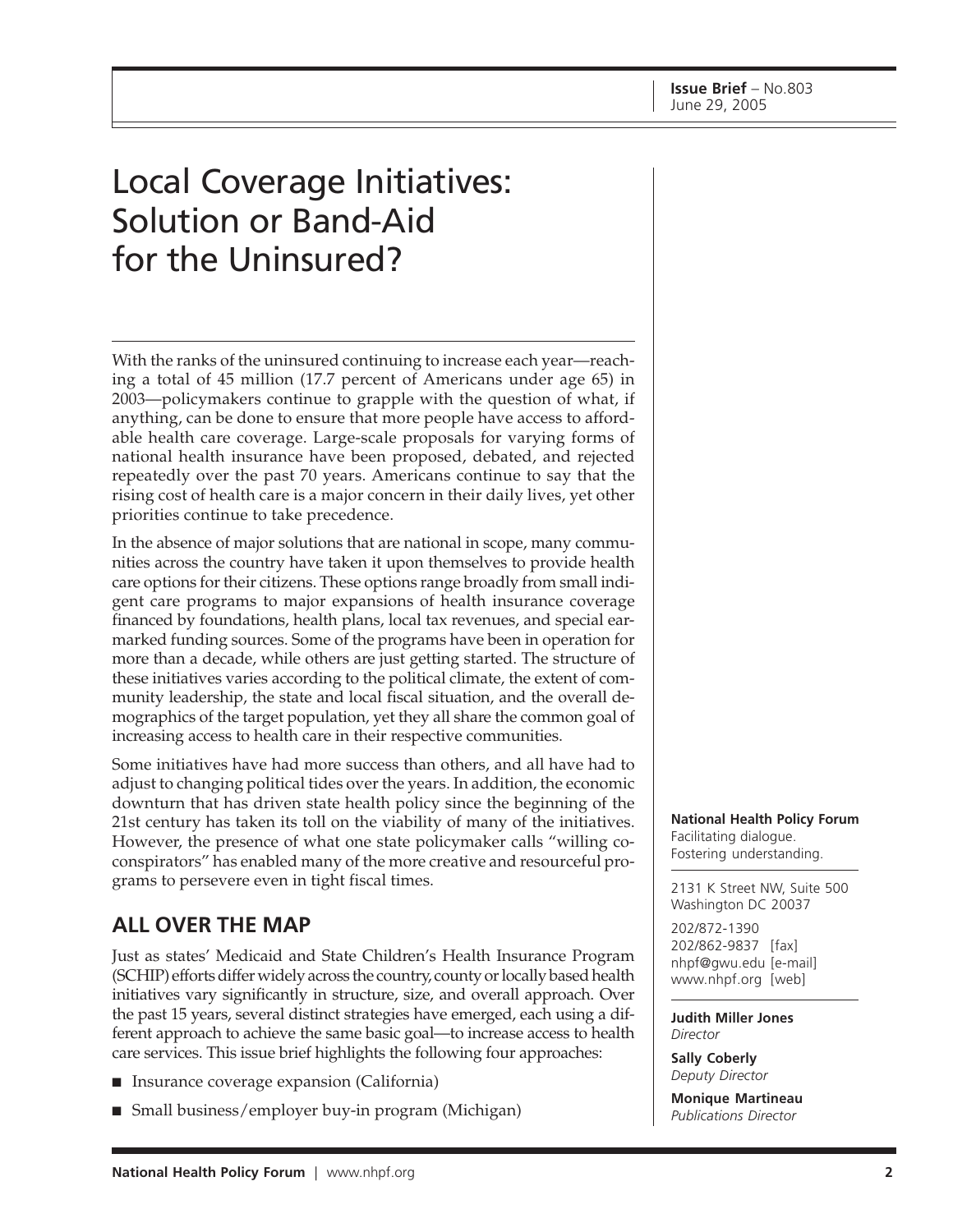- Managed care plan/public hospital–driven approach (Indiana)
- Provider-driven efforts/physician volunteerism (North Carolina)

The first approach builds on existing public insurance programs like Medicaid and SCHIP by expanding coverage to families with higher incomes and to individuals who do not otherwise qualify for federally funded programs. The second approach uses cooperation between the public and private sectors to offer health coverage to the uninsured. In what has become known as the "three-share model," the employer, the employee, and the community each contribute a portion toward the cost of coverage. The third approach is to use the existing public hospital system in a community to provide health coverage through managed care. This strategy has offered a cost-effective and organized alternative to a faltering safetynet infrastructure. Finally, this issue brief discusses one county's mobilization of the provider community to strengthen the safety net through physician volunteerism. While these are only a sampling of the strategies being tested in communities across the country, they do represent some of the most popular and time-tested approaches used to date.

#### **County-Based Expansions in California— Health Coverage Laboratory for the Nation?**

*"From the get-go, we said we are covering all kids. We didn't care whether they had a green card, a blue card or whatever color card—a kid is a kid."*

*—* Leona Butler, Chief Executive Officer, Santa Clara Family Health Plan1

The state of California is distinctive in many ways, including its geographic size, its large population, and the ethnic and economic diversity of its residents. California is also a state whose governance is strongly determined by its counties. These factors make California an interesting laboratory for the entire country, while at the same time a case study unto itself. This may be particularly true with respect to health coverage. Although nearly a quarter of the population is covered by Medi-Cal or Healthy Families (California's Medicaid and SCHIP programs), the state continues to suffer a 20 percent rate of uninsurance.2 This health coverage crisis has prompted the largest trend of locally driven, county-based health coverage expansions in the nation.

Over the past decade, California's counties have assumed primary responsibility for providing health care to uninsured individuals. The state provides funding to the counties, which in turn ensure the delivery of public health services and medical care to the uninsured and low-income. Counties must agree to supplement, rather than supplant, these state funds with county funds and maintain specified levels of access to care. The state and the counties formalize this relationship through standard agreements between government agencies; the corresponding funds are commonly referred to as realignment funds.<sup>3</sup>

To date, 30 of California's 58 counties, accounting for 75 percent of the state's uninsured children, have in place or are planning to pursue a county-based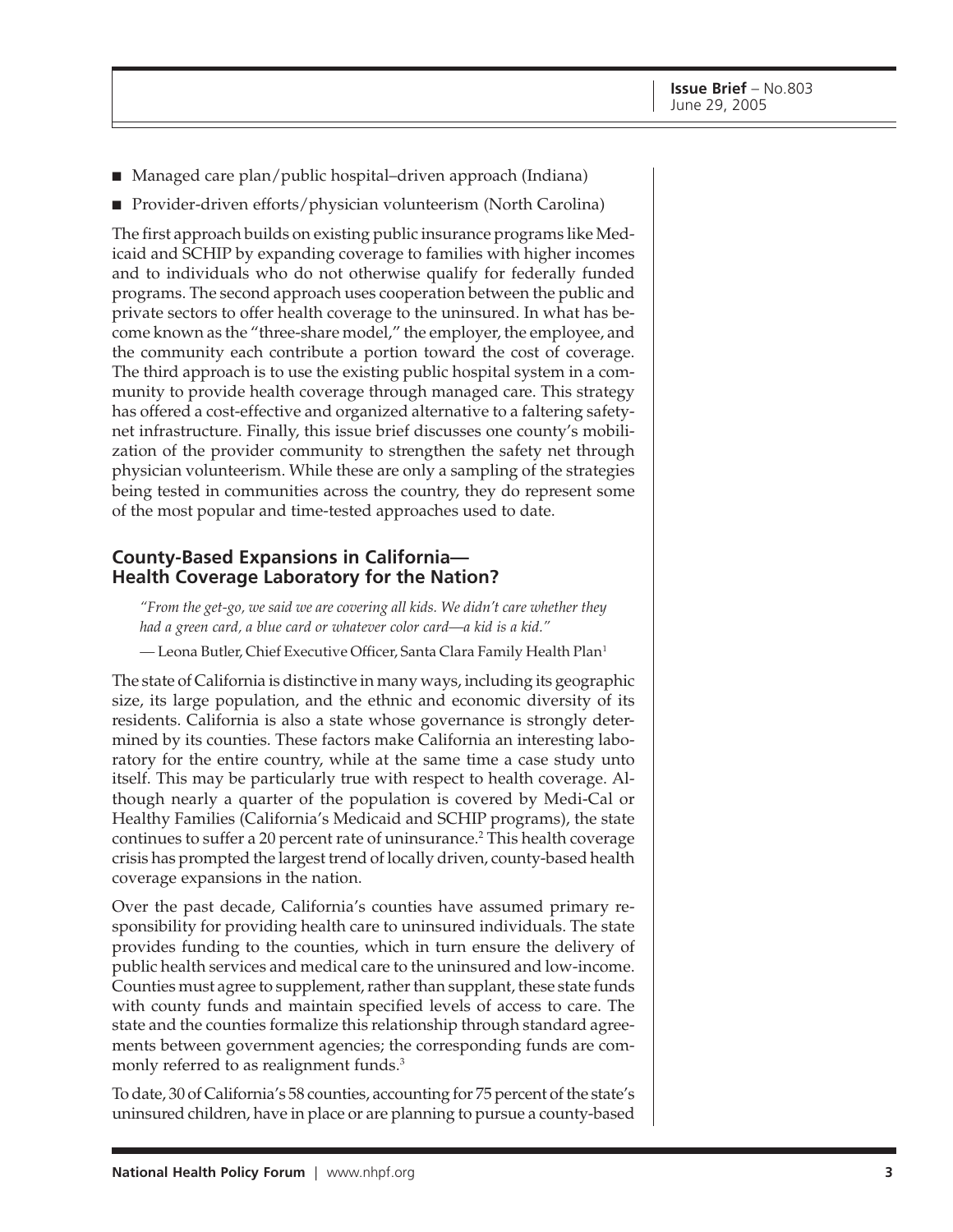health coverage initiative designed to reach out to low- and middle-income children and their families.<sup>4</sup> The first wave of expansions occurred in counties with either a "Local Initiative" health care plan or a county-operated health system under the state's "Two-Plan" Medicaid managed care model.<sup>5</sup> Several more recent coverage expansion programs have contracted with commercial plans to administer a new subsidized health insurance prod-

uct. These coverage expansions are almost all modeled after the Children's Health Inigroup of stakeholders in Santa Clara County, located in the San Francisco Bay area.

# tiative (CHI) that was spearheaded by a key **or are planning to pursue a local coverage ini-Thirty of California's 58 counties have in place tiative targeted at children and families.**

Santa Clara County's CHI has been studied and publicized extensively because of its innovation and its success. The program was launched in January 2001 in an attempt to provide "universal" coverage to all children in Santa Clara county. Technically, the new insurance product, Healthy Kids, was available to all children with family incomes up to 300 percent of the federal poverty level, or FPL (\$58,050 for a family of four in 2005), including both legal and undocumented immigrants. Because the vast majority of Healthy Kids enrollees are immigrant children, the program was by definition not eligible for federal Medicaid matching funds, so alternate financing streams were identified.6 The CHI secured funding from the county and the city of San Jose's tobacco settlement dollars, state Children and Families Commission ("Proposition 10" ) grants, private foundations, and the local initiative health plan.7

The Santa Clara Family Health Plan (SCFHP)—the administering agency and the local initiative plan—is run by Leona Butler, one of the key architects of the overall CHI in the county. Healthy Kids has expanded over the years and now serves 13,000 children. In fact, the outreach efforts have been so successful that interest in the Healthy Kids program has exceeded its capacity. The SCFHP was forced to start a waiting list for the program in 2004. However, Healthy Kids will potentially receive federal funding through a SCHIP section 1115 waiver that was approved in 2004.<sup>8</sup>

All of the county-based expansions have committed to first screening children for Medi-Cal or Healthy Families eligibility in order to ensure appropriate coverage, as well as to reserve funds only for those children who are not eligible for programs funded by the state and federal governments. This is done using a facilitated, in-person, application process that has been shown to result in a higher application success rate than using mail-in applications, mainly due to the hands-on assistance that the enrollment specialists provide.9 As a result, CHI outreach workers have helped more than 60,000 children enroll in Medi-Cal and Healthy Families since 2001.10

A recently released evaluation of the Santa Clara Children's Health Initiative found that the Healthy Kids program has reduced unmet medical and dental need by 50 percent and nearly doubled the percentage of children with a usual source of health care. Access to dental care increased nearly three-fold. In addition, parents' confidence in their ability to access care for their children increased from 43 percent to 75 percent, according to the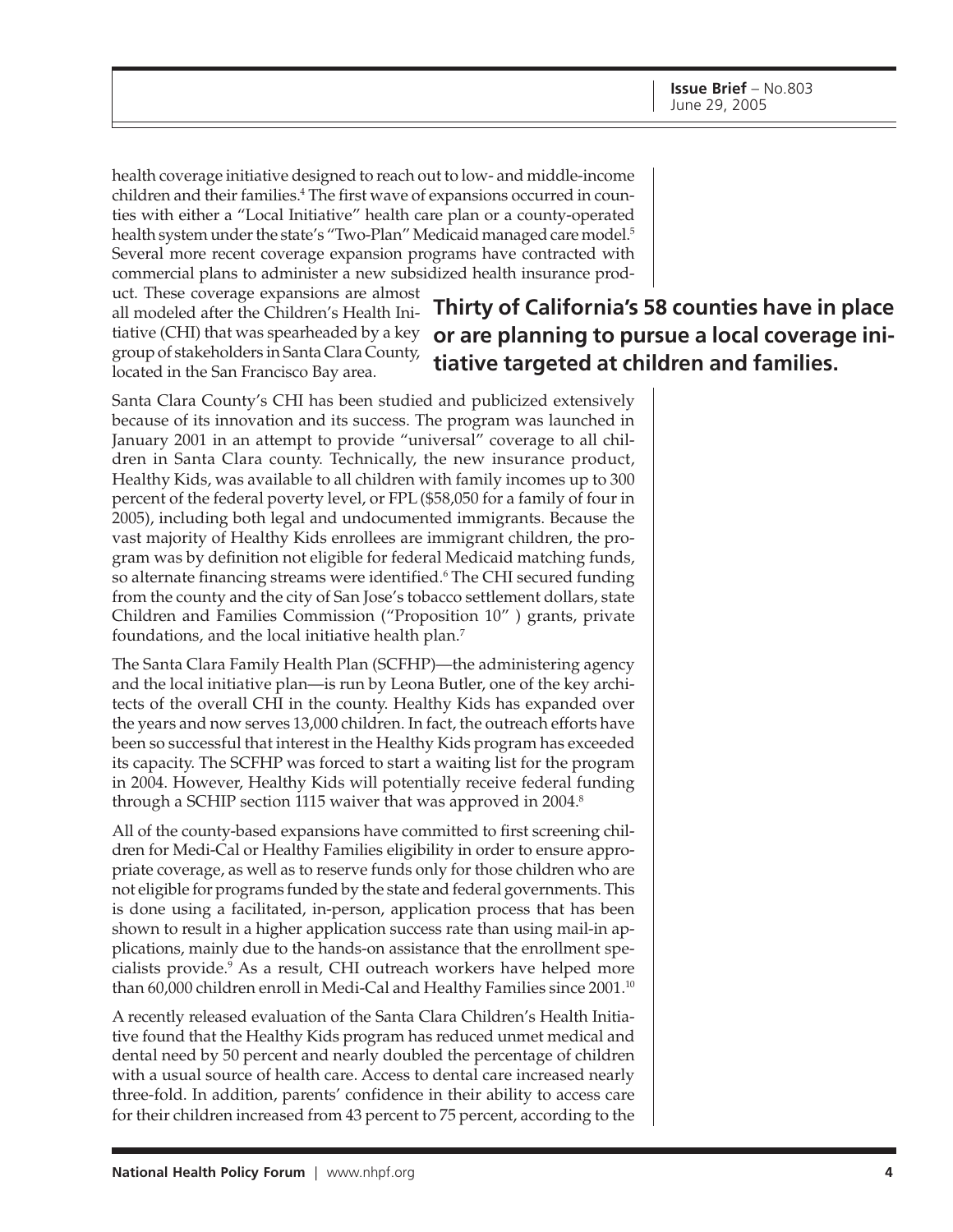recent survey. And parents overwhelmingly reported being satisfied with the care their children are receiving through the SCFHP.<sup>11</sup>

With Santa Clara as a model, many other counties have followed suit over the past four years, developing Healthy Kids programs of their own. A total of 15 counties have coverage initiatives in place serving children and/or families (Table 1) and many more have plans under way.12 In addition, several counties have also developed expansions for adults. A recent poll indicated that a large majority of California's residents support these health coverage initiatives, suggesting that the programs could have statewide appeal among likely voters and serve as the platform to expand health coverage to all of the state's low-income residents.<sup>13</sup>

**TABLE 1 County-Level Insurance Coverage Expansions in California**

| Children ________                                         |                            | Adults __     |                |
|-----------------------------------------------------------|----------------------------|---------------|----------------|
| In Place (15)                                             | Proposed (15)              | In Place (11) | Proposed (6)   |
| Alameda(Healthy Kids)                                     | Colusa                     | Alameda       | El Dorado      |
| Del Norte (Cal Kids) <sup>a</sup>                         | El Dorado $^c$             | Contra Costa  | Lassen         |
| Kern (Healthy Kids) <sup>b</sup>                          | Fresno <sup>e</sup>        | Los Angeles   | San Bernardino |
| Los Angeles (Healthy Kids)                                | Kings                      | Napa          | Santa Barbara  |
| Marin (CalKids) <sup>a</sup>                              | Mendocino                  | Sacramento    | Sutter         |
| Orange (CalKids) <sup>a</sup>                             | Merced                     | San Diego     | Tuolomne       |
| Riverside (Healthy Kids)                                  | Napa                       | San Francisco |                |
| San Bernardino (Healthy Kids)                             | Sacramento                 | San Joaquin   |                |
| San Diego (Child Health Plan-1, $^c$ FOCUS <sup>d</sup> ) | San Luis Obispoe           | San Mateo     |                |
| San Francisco (Healthy Kids)                              | Santa Barbara <sup>e</sup> | Santa Clara   |                |
| San Joaquin (Healthy Kids)                                | Sonoma $^c$                | Solano        |                |
| San Mateo (Healthy Kids)                                  | Tulare $e$                 |               |                |
| Santa Clara (Healthy Kids)                                | Ventura                    |               |                |
| Santa Cruz (Healthy Kids)                                 | Yolo                       |               |                |
| Solano (CalKids) <sup>a</sup>                             | Yuba                       |               |                |

*<sup>a</sup> These counties have CalKids expansions in place that provide coverage for children ages 2 to 18 with incomes up to 300 percent of the federal poverty level (FPL). Planning for Healthy Kids expansions is underway, with implementation expected in January 2006.*

*<sup>b</sup> Kern county started enrolling children ages 0 to 5 in March 2005; enrollment for older children will begin in the fall of 2005.*

*<sup>c</sup> Child Health Plan-1, a Kaiser Permanente program available to children with incomes between 250 and 300 percent of the FPL, is accepting enrollees from San Diego County.*

*<sup>d</sup> The FOCUS program is unique in that it receives no public support and is an employer-based health insurance program for low-income employees and their families. The program is closed to enrollment at this time. San Diego county is in the early stages of planning a Healthy Kids program.*

*<sup>e</sup> Implementation is expected within the year.*

*Source: Institute for Health Policy Solutions – California, Child and Family Coverage Technical Assistance Center, "Coverage Initiatives," available at www.ihpsca.org/localcovsol/cov\_initiatives.html and "Overview of Local Children's Coverage Expansions," updated June 9, 2005, available at www.ihps-ca.org/localcovsol/ \_pdfs/WebsiteTableDocument 060905.pdf; and Annette Gardner and James G. Kahn, "Assessing County Capacity to Meet the Needs of California's Uninsured: 2004 Survey Findings," California HealthCare Foundation, Oakland, CA, September 2004, available at www.chcf.org/documents/insurance/ AssessingCountyCapacity2004SurveyFindings.pdf.*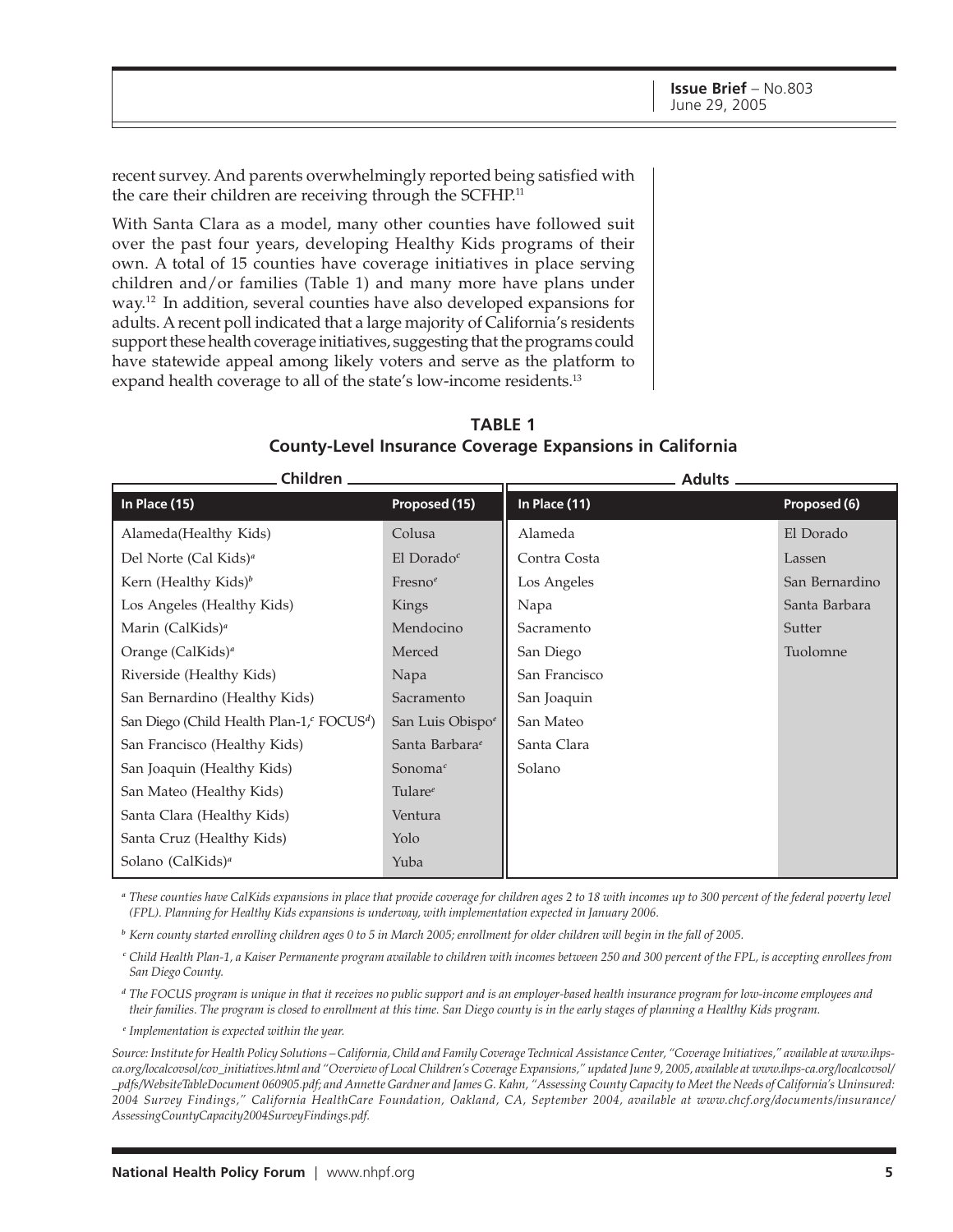**Spotlight: San Francisco County—As noted, many of California's coun**ties have adopted the Santa Clara model in designing coverage expansions, but San Francisco stands out both in its unique city/county jurisdiction and in the level of innovation and energy being exhibited there. The San Francisco Health Plan (SFHP) was created by the local health authority in the mid-1990s and began enrolling members in January 1997. Serving more then 50,000 members in the San Francisco area, SFHP is focused primarily on low- and moderate-income families. The plan offers four health insurance programs—Medi-Cal, Healthy Families (SCHIP), Healthy Kids and Young Adults (the local expansion program), and Healthy Workers (providing health coverage to home health care workers).

Healthy Kids–San Francisco (HK–SF), which began enrollment in January 2002, currently serves more than 4,000 children. The program enjoyed strong support from former mayor Willie Brown and the San Francisco Coalition for Healthy Kids. As in Santa Clara county, the program is administered by the SFHP and targeted primarily at undocumented immigrants who are not otherwise eligible for public health coverage through Medi-Cal or Healthy Families. The benefit package, premium and costsharing structure, and provider network were adapted from Healthy Families to provide consistency where possible, and the program uses a short, two-page application. When the program began, there were an estimated 9,000 uninsured children in the city and county of San Francisco.

After an extensive media campaign to generate interest and name recognition, the SFHP followed the example provided by Santa Clara and Alameda (Oakland) counties in developing "in-reach" campaigns, targeting uninsured children who were already accessing public hospitals, health clinics, and community health centers to inform families about the new program. SFHP also did outreach through schools, health facilities, and community-based organizations.<sup>14</sup>

The county-based programs have learned from each other's successes and challenges and have made specific strides in improving program retention rates. HK–SF has a premium assistance fund available to subsidize families who have difficulty paying their portion of the monthly premium. The program also provides a two-month grace period before disenrollment for failure to pay the premium. During that time, outreach workers attempt to contact the family to try and establish the reason for nonpayment and to offer premium assistance. As of June 2005, 26 percent of the program's enrollees were receiving financial assistance with their premiums. In addition, the SFHP has implemented an annual billing system that requires families to make a \$48 annual premium payment upon enrollment rather than making monthly payments of \$4. Program administrators found that too many people were being disenrolled for failure to pay the premium each month and determined that the administrative costs actually exceeded the value of the premium payments.<sup>15</sup>

HK–SF is funded exclusively through city general revenue, a grant from the San Francisco Proposition 10 Commission, and a small grant from the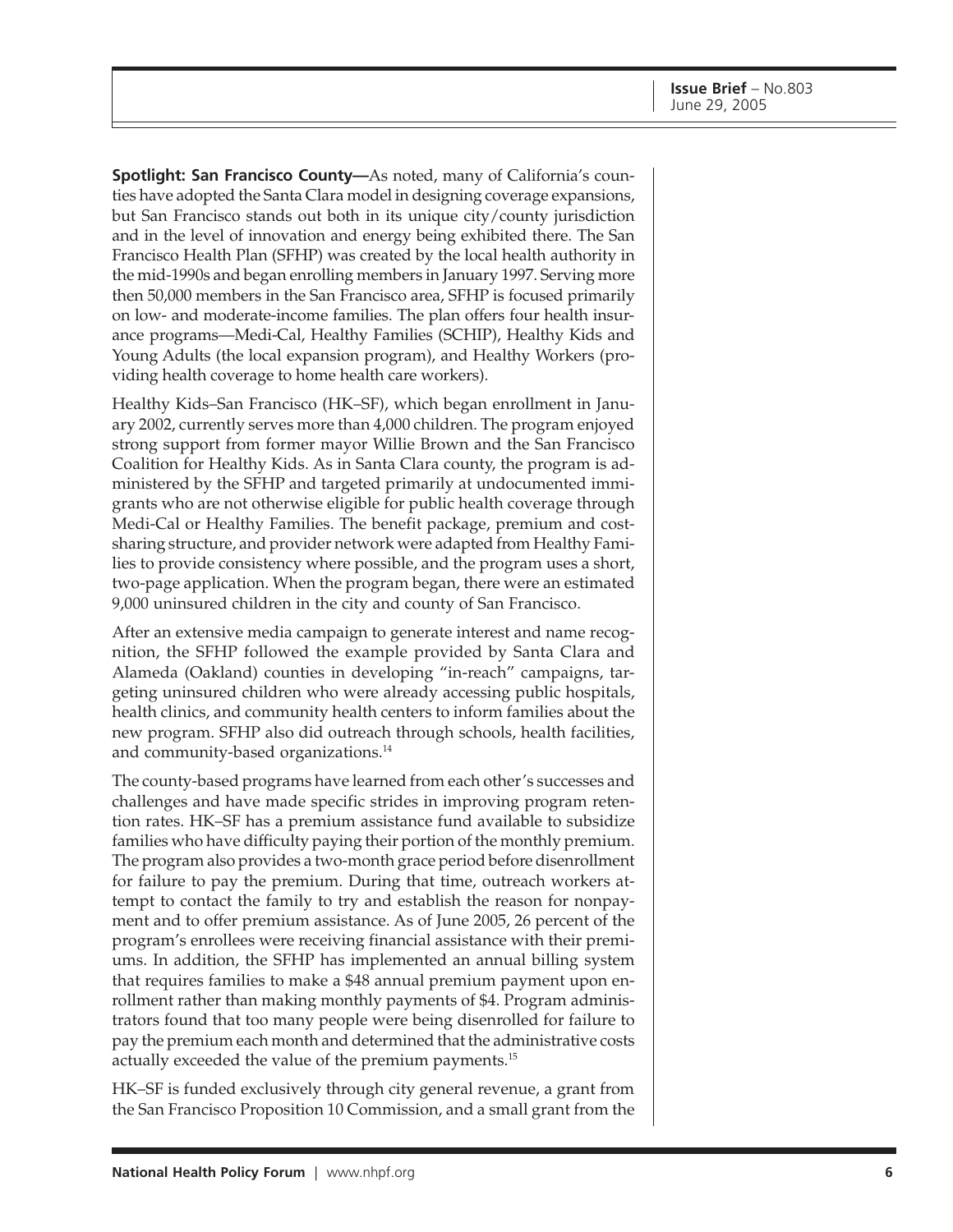California Endowment to assist with the premium subsidies. The program's total initial budget was \$5.7 million, but in June 2003, the SFHP received an additional \$4.8 million in city funds to continue HK–SF through 2004.16 SFHP has paid particular attention to longer-term sustainability by relying on county general funds and Proposition 10 funds rather than the more time-limited tobacco settlement funds. San Francisco's combined city/county governance structure has helped shore up the commitment for the program by avoiding the competing priorities that can result from a more loosely structured relationship.<sup>17</sup>

In July 2004, San Francisco's mayor, Gavin Newsom, included \$1.9 million in the city's budget for SFHP to expand health coverage to young adults and parents aged 19 to 24.18 The new program, designed as an extension to Healthy Kids, has been named Healthy Kids and Young Adults and began enrollment in late December 2004. It targets the estimated 14,000 uninsured low-to-moderate-income young adults living in San Francisco through two pilot programs: the first provides coverage through age 24 for those who are aging out of existing Medi-Cal, Healthy Families, or HK–SF and do not have employer-sponsored coverage; the second offers coverage to parents aged 19 to 24 who have children enrolled in Medi-Cal, Healthy Families, or HK–SF and are not otherwise eligible for Medi-Cal or covered by employer-sponsored insurance.

Healthy Kids and Young Adults provides a comprehensive benefit package that includes preventive care as well as dental, vision, mental health, and prescription drug benefits for an annual premium of \$48 per year and \$5 copayments for certain services. This unprecedented expansion of a county-based program is designed to help families with incomes just high enough to exceed the limits for other federal and state-funded programs and families whose immigration status disqualifies them from such programs. The program hopes to help "young adults [who] are cut off from health care coverage at the very time when they are trying to establish themselves in the workplace and in college."19 The new program has already been heralded a success, with 1,365 young adults and 109 young parents enrolled after only six months of operation.20

Under Jean Fraser, its chief executive officer, the SFHP works constantly to find ways to keep the program fully funded and to look for further opportunities for expansion. San Francisco has been in discussions with the state and the federal Centers for Medicare & Medicaid Services about the possibility of getting dedicated federal funding for San Francisco to cover all parents of children enrolled in Healthy Kids. However, the state has not yet formally submitted the waiver proposal and new concerns have been raised because California is now spending all of its SCHIP funding, so the funding source for a parental expansion is no longer clear. In addition, the SFHP has recently begun work on an initiative that would use the existing regulatory structure as a vehicle for generating funds that would subsidize health coverage for taxi drivers.<sup>21</sup>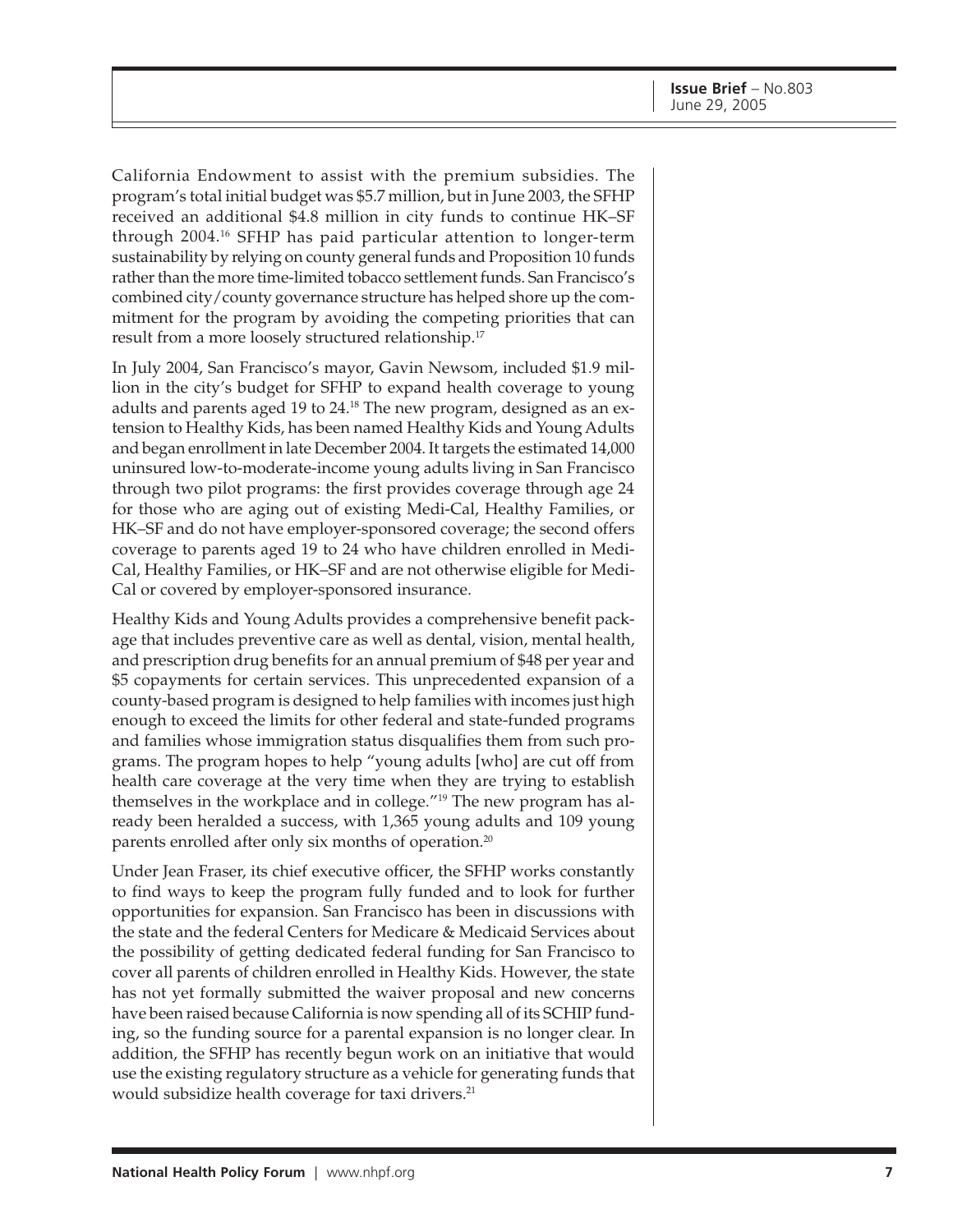#### **Muskegon County, Michigan—The Three-Share Model**

Muskegon County, Michigan, is providing health care through a threeway financial commitment among employers, employees, and a community-owned health plan, Access Health. Through the leadership of the Muskegon Community Health Project, Access Health began in 1993 with a partnership grant from the W. K. Kellogg Foundation and the Community Foundation of Muskegon County. Chosen as one of the foundation's three "Comprehensive Community Health Models of Michigan," the project was initially tasked with assessing the needs of the community of 172,000, approximately 8 percent of whom were uninsured. The Community Health Project convened a county-wide workgroup that ultimately led to the development and implementation of Access Health. The program began with \$125,000 in start-up funding provided through the tobacco settlement and a \$132,000 loan. Access Health has since received \$900,000 in total through two direct federal appropriations that form a reserve pool to help ensure the program's solvency. Through community collaboration and the leadership of Vondie Woodbury, executive director of the Muskegon Community Health Care Project, the program has grown in size as well as substance over the years.

As in many communities, the uninsured population is composed of groups of individuals that have distinctive health and social needs (Figure 1). For example, in Muskegon county there are efforts designed to serve the low-

est income "indigent" population through the existing safety net. This portion of the uninsured population is made up primarily of adults who are not eligible for Medicaid and who are unemployed. These individuals are more likely to have chronic and sometimes severe health issues (such as substance abuse and the complicating conditions that can result) which require attention. Therefore, the workgroup determined that Access Health should be targeted specifically at meeting the needs of the higher income working uninsured, who tend to be healthier overall and are already connected with the employer system. These individuals also have a greater ability to contribute to the cost of their care.<sup>22</sup>

Today, Access Health has become a communityowned health plan that helps small and mid-sized

businesses provide health coverage to employees and their families. Under the plan, which began enrollment in 1999, 430 businesses now provide coverage to some 1,500 individuals. Eligibility is limited to small and medium-sized businesses with full or part-time employees. Seasonal, contract, and temporary employees, as well as employees who have other insurance, are not eligible. The median wage of the employees must be no more than \$11.50 per hour and the business must not have been offering another health insurance product for the past 12 months.

**FIGURE 1 Muskegon, Michigan: Distinctive Populations with Distinctive Needs**



*Source: Based on PowerPoint slide from presentation by Vondie Woodbury, "Access Health: Closing the Gaps Between Public and Private Insurance Coverage," 17th Annual State Health Policy Conference, National Academy for State Health Policy, St. Louis, MO, August 2, 2004.*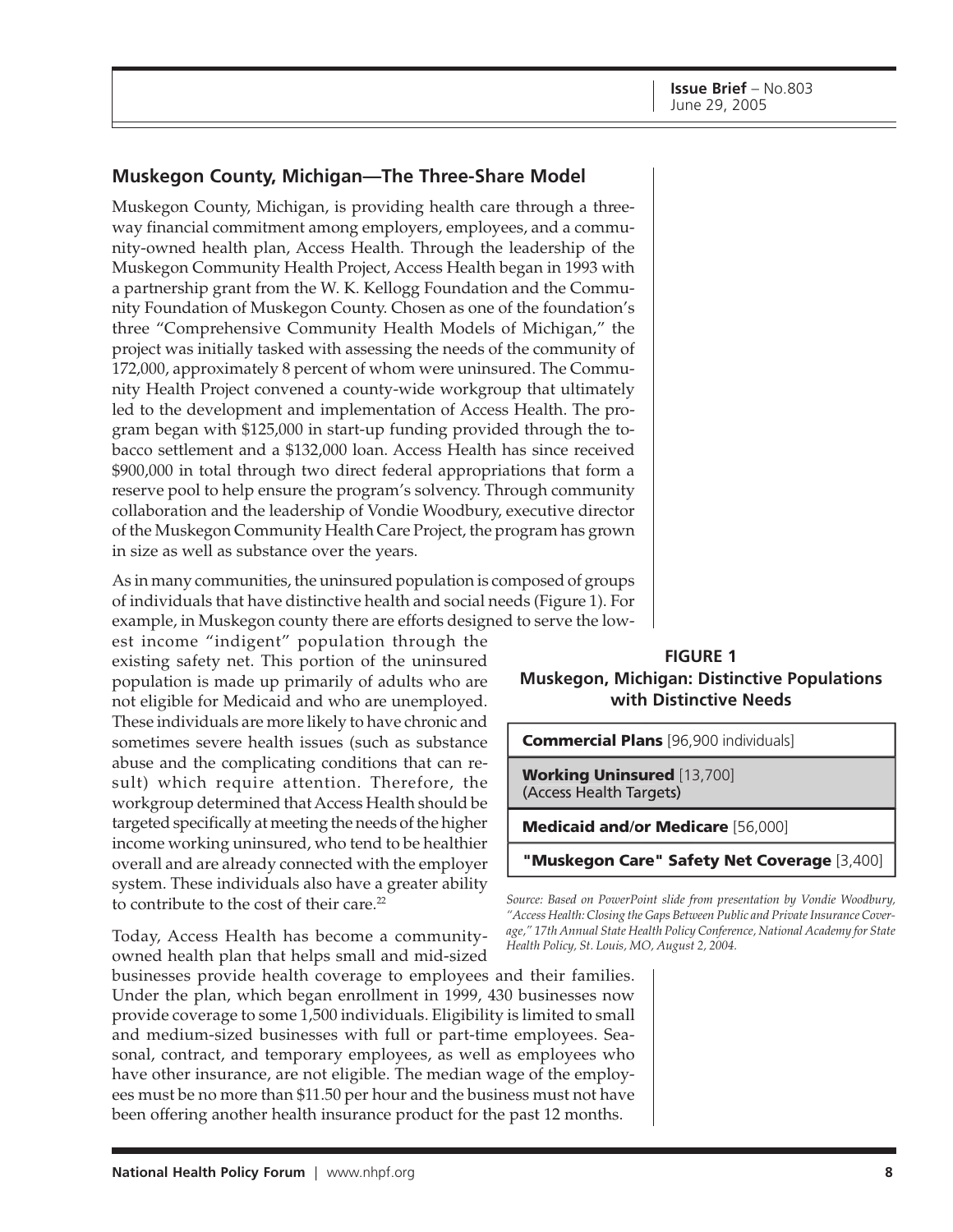Young adults aged 19 to 23 can be covered as part of the plan and dependent coverage is also available (although rarely utilized). As part of the enrollment process, families are screened for eligibility for Healthy Kids (Medicaid) and MIChild (SCHIP) programs for the children. Access Health distributes several Medicaid/SCHIP applications per week, resulting in hundreds of children being enrolled in the programs. Consequently, only about 100 children are actually receiving dependent coverage through Access Health.

Outreach efforts have been targeted to restaurants, day-care centers, hair salons, and other small businesses. In addition, the program does outreach to pools of employers and larger businesses that offer some commercial coverage but cannot afford to offer health coverage to all of their employees. Because the organization is a county health program that has the look and feel of a cooperative, rather than an insurance product, Access Health has been able to avoid state insurance regulations and fees.<sup>23</sup>

The program is financed by a three-way partnership in which the employer and employees each pay 30 percent of the cost (\$46 per month) and Access Health covers the remaining 40 percent (\$56 per month), for a total of \$148 per month. The community share

(Access Health) is made up of a combination of local government, community, and foundation funds, as well as federal disproportionate share hospital (DSH) funds. This "three-share" concept has been well received both by employers and by the broader community. The idea of individuals paying for a portion of their care helps to avoid any association with the "welfare stigma" that Medicaid programs have suffered over the years.

The benefit package includes local physician services, inpatient hospitalization, outpatient services, emergency care, behavioral health care, prescription drugs, diagnostic laboratory and x-rays, home health, and hospice care. There is no preexisting condition exclusion. Members choose their own primary care providers and typically pay a \$7 copayment for each office visit. They access prescription drugs through a pharmacy network of 12 sites across the county. Copayments for generic prescriptions (that are listed on the plan's formulary) are \$7; however, 50 percent coinsurance is required for brand-name prescriptions.<sup>24</sup>

Access Health has executed a successful campaign to elevate awareness of the product and now has a professional sales staff who market the product to eligible businesses. The plan contracts directly with providers and has secured participation from 97 percent of Muskegon County's physicians and both of the health plans.25 Several local insurance brokers have also included Access Health as part of their portfolios. The combination of the success of the program and the charismatic leadership that is behind it has led other states and communities to pursue adopting this three-share model and has garnered broader attention for the concept as well.

# **The "three-share" concept has been well received both by employees and by the broader community.**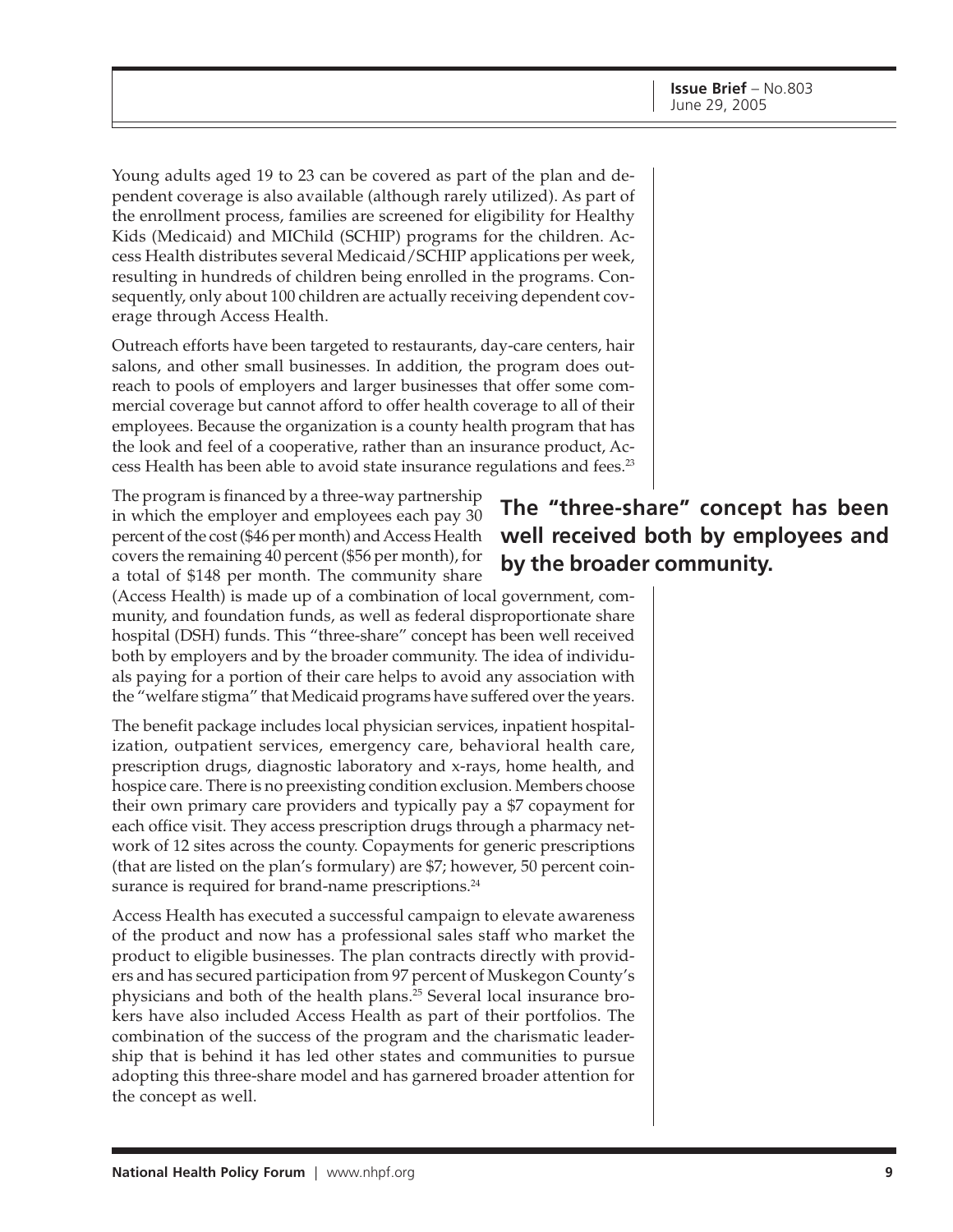In fact, Michigan's governor, Jennifer Granholm, announced in early 2004 that the state would begin pursuing a "Third-Share Partnership," which would make a similar health coverage package available throughout the state, and several other states have passed enabling legislation to test the concept. Despite the fact that the three-share concept is designed to limit financial exposure, the state budget crisis has hindered the expansion of the program. Michigan's legislature introduced the authorizing provisions in June 2004, but the proposal did not pass.<sup>26</sup> Although Access Health's cost increases have remained below the average trend, continued pressures around funding the community share of the premium remain. And the federal government's renewed scrutiny of states' sources of state matching funds have raised additional concerns about the continued availability of DSH funds. 27

At the same time, the three-share concept has recently received national attention. Access Health has served as the model for the Affordable Health Care Act (S.16), introduced for consideration by Sen. Edward M. Kennedy (D-MA). A companion bill is under development by a bipartisan group in the U.S. House of Representatives.<sup>28</sup>

#### **Marion County, Indiana— Managing Care through Health Advantage**

As with many locally driven initiatives, a program initially called Wishard Advantage was the result of a confluence of events in the mid-1990s that included the nationwide trend toward Medicaid managed care and the merger of two of the three major hospitals in the Indianapolis area. The area's public hospital, Wishard Hospital, became concerned about its capacity to provide care to the uninsured in the wake of new competition from the larger Clarian Health system that was created by the merger.<sup>29</sup> The governor, the mayor of Indianapolis, and the Marion County Health and Hospital Corporation (HHC) shared this concern. As a result, the HHC worked with the community and with Wishard Hospital to develop a managed care plan to provide health coverage to low-income and uninsured county residents. Established in 1997, the program was largely modeled after the statewide Medicaid managed care program. The initial goals of the program were to improve the financial efficiency of the hospital and to shift emphasis away from episodic, hospital-based care toward primary and preventive care. By establishing a managed care approach, the HHC also hoped to more effectively integrate the hospital system into the community at large.<sup>30</sup>

Now called Health Advantage, the managed care program provides health coverage to all Marion County residents with incomes below 200 percent of the FPL (\$38,700 for a family of four in 2005). Once enrolled, individuals remain eligible for a 12-month period. More than 30,000 active members receive services at some 20 provider sites, including Wishard community health centers, and from physicians who are on faculty at the Indiana University Medical School.31 Comprehensive benefits are provided and cost sharing, on a sliding-scale basis, is required only for individuals with incomes between 150 percent and 200 percent of the FPL.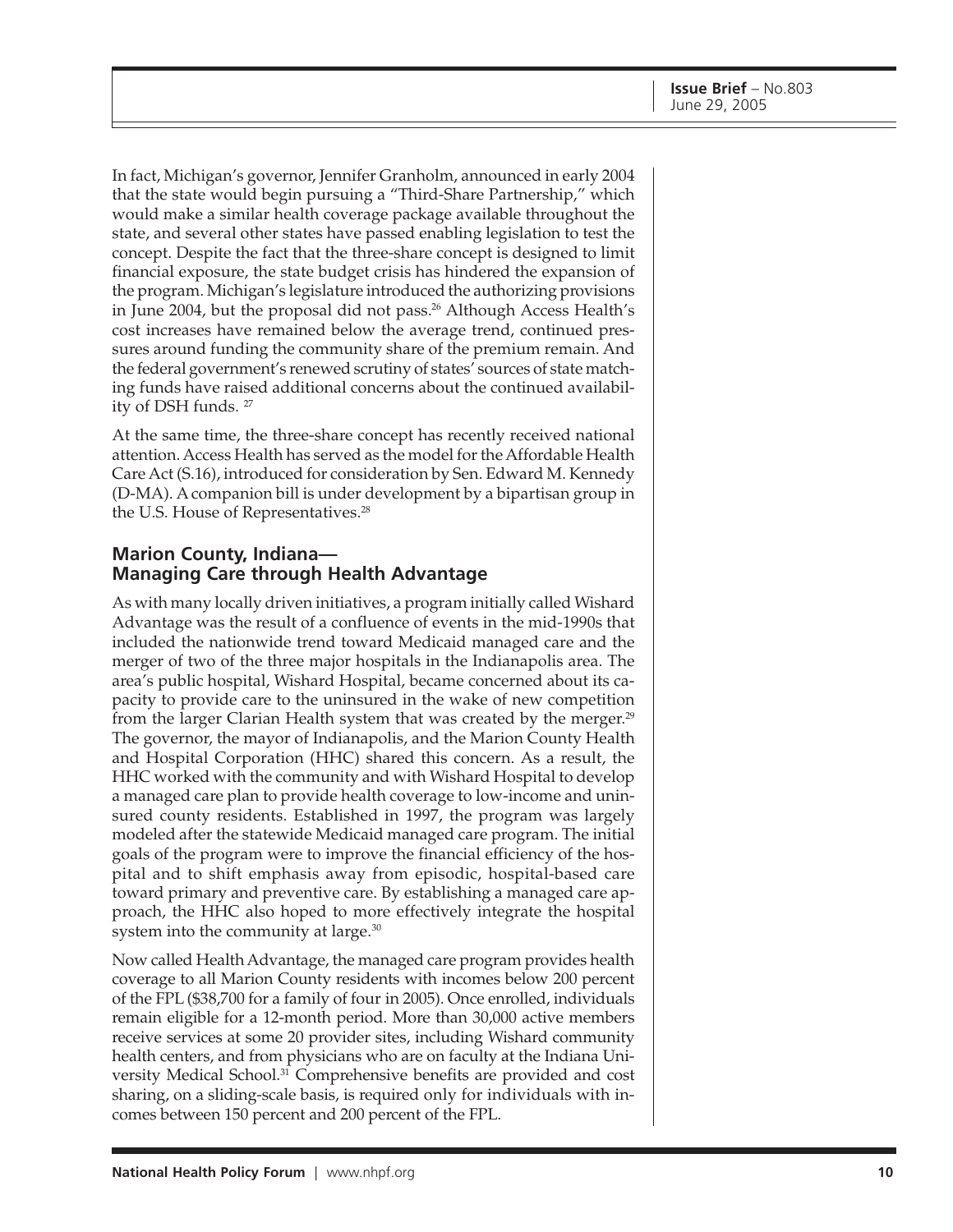The HHC initially used \$20 million in DSH funds to get the program started. It is now financed by a combination of city and county property taxes and federal DSH funds provided through the HHC.32 Having reduced inpatient days by 50 percent and emergency room use by 30 percent, the program has proven successful in meeting its overall goals.<sup>33</sup>

#### **Buncombe County, North Carolina— Physician Volunteerism Makes Its Mark**

The fourth approach that has been highly successful and studied extensively over the past ten years is an initiative that was spearheaded by the provider community in Buncombe County, North Carolina. The planning for Project Access began in August 1994 and was initially financed through the Robert Wood Johnson Foundation's Reach Out initiative. The Buncombe County Medical Society (BCMS) took on the task of improving health care delivery to the underserved in its community. The BCMS began by creating a planning group, known as Health Partners,

that was made up of physicians, local health and service agencies, county commissioners, local business groups, and the uninsured themselves. The group discussed the problem of overuse of emergency departments and the critical role of free clinics and community health centers, and subsequently

conducted several research efforts designed to better understand the needs of the uninsured population in the county. The Health Partners coalition decided to focus its efforts on organizing a system supported primarily by physician volunteerism. The idea was to increase access to both primary and specialty care for the uninsured, who often ended up in the emergency room for lack of access to comprehensive care. Project Access became a program that matches needy patients with free physician services and connects them with additional specialty care as needed. A second goal was to promote more efficient use of primary care clinics and support the creation of additional neighborhood clinics offering primary and preventive care and case management services.<sup>34</sup>

The program got up and running in 1996. Project Access provides uninsured individuals with incomes below 200 percent of the FPL with free physician visits, laboratory and radiology services, inpatient care, and subsidized medications (\$4 copayment per prescription). Pharmacy services are supported by funding from the county commissioners and discounts from the Pharmacy Network National Corporation. Emergency room visits are not covered unless the visit results in a hospital admission. Patients receive insurance cards and prescription drug cards that are similar to those of private insurance. To address some of the concerns that have been raised about no-show rates among the uninsured population, Project Access also offers patient appointment reminders and transportation services as needed. Individuals may be disenrolled from the program for failure to show for two appointments.<sup>35</sup>

# **Project Access matches needy patients with free physician services and connects them with additional specialty care as needed.**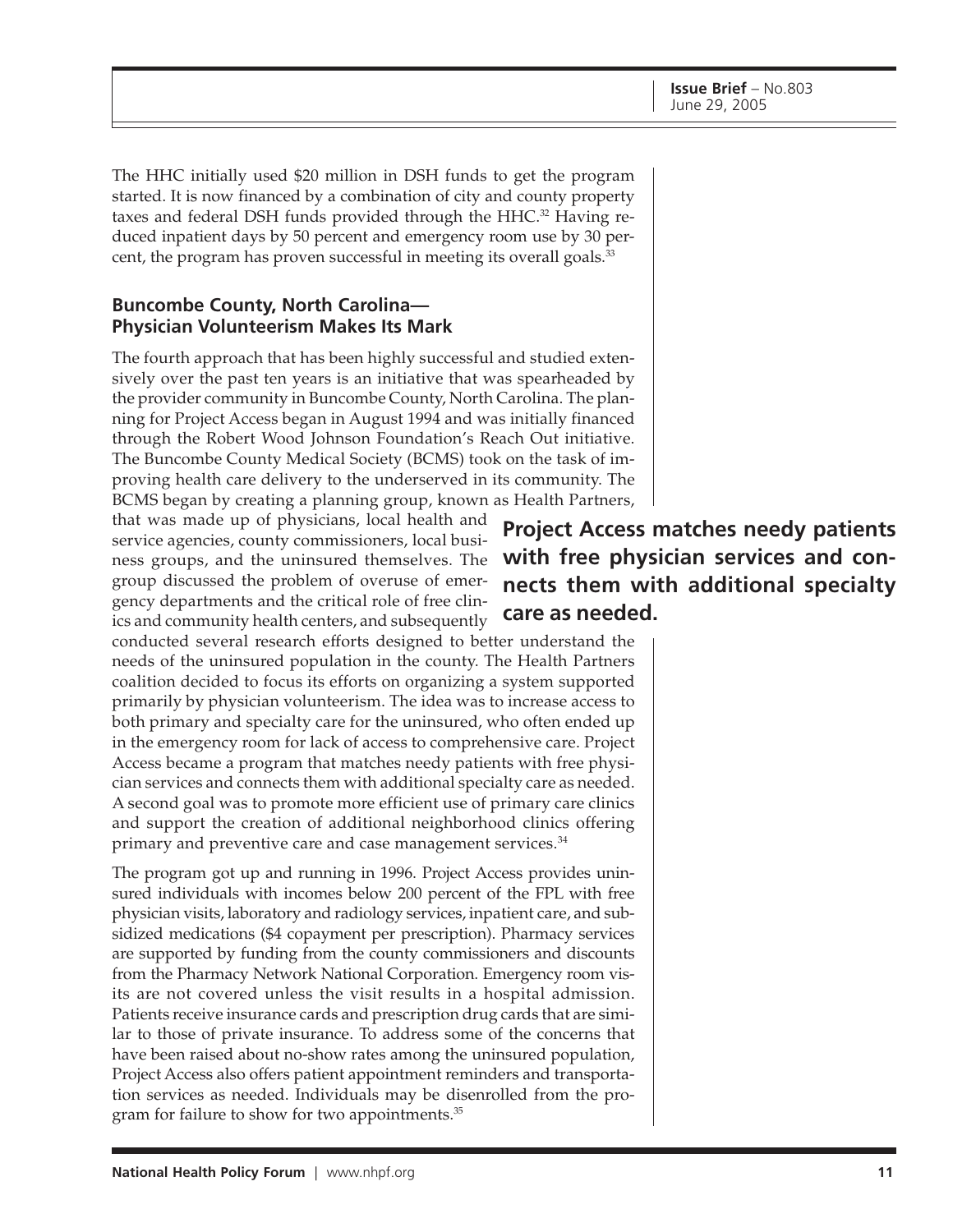The physician response in the community has been extraordinary: 90 percent of physicians participate in the program, whereas only 25 percent had been volunteering their time before the program's inception. Volunteering physicians pledge to see a minimum of 20 specialty patients or 10 primary care patients from Project Access in their offices each year and some also donate time at the free clinic. The BCMS reports that the community's capacity to see primary care patients has doubled over the past ten years, without significantly increasing costs to the health department. Time previously spent trying to arrange for specialty care for indigent patients is now used to provide care directly to those patients. In addition, the overall cost of service per patient has decreased by 22 percent. Finally, the local hospitals have experienced a significant savings of at least \$120,000 per year in uncompensated care costs, in large part due to a 20 percent decrease in self-reported emergency department use.<sup>36</sup>

# **ANATOMY OF A LOCAL COVERAGE INITIATIVE**

Although each state, county, and locality is unique in the composition of its population, its problems, and its politics, some common themes have emerged in studying successful health care access programs.

### **Leadership**

As with any community-driven initiative, health coverage and access expansions would not be possible without the presence of several key players who ensure that the concepts and goals of the initiative come to fruition. First, there must be a group within the community that coalesces around the issue of heath care and raises it to the larger community and government structure. These groups—ranging from locally based access coalitions to more formal and well known organizations like Health Care for All in Massachusetts and California—have played significant roles across the country and often collaborate to move their agendas forward.<sup>37</sup>

A second key element of a successful local initiative is buy-in from elected officials, ranging from county boards of supervisors to mayors to state legislators. Elected officials can be particularly helpful by securing financing for the programs and drawing attention to them by speaking on their behalf at public events and in the state legislature. In addition, these elected officials play a crucial role in ensuring the programs' sustainability over time—a key challenge.

The role of other community players, such as foundations, public hospitals, and other safety-net providers has also been noted as instrumental. For example, the physical presence of charitable foundations in certain communities has been a key factor in getting several of the local coverage initiatives off the ground. Particularly in states like California and Michigan—where foundations have identified health care as a funding priority—large-scale expansions would not likely have taken place without their support.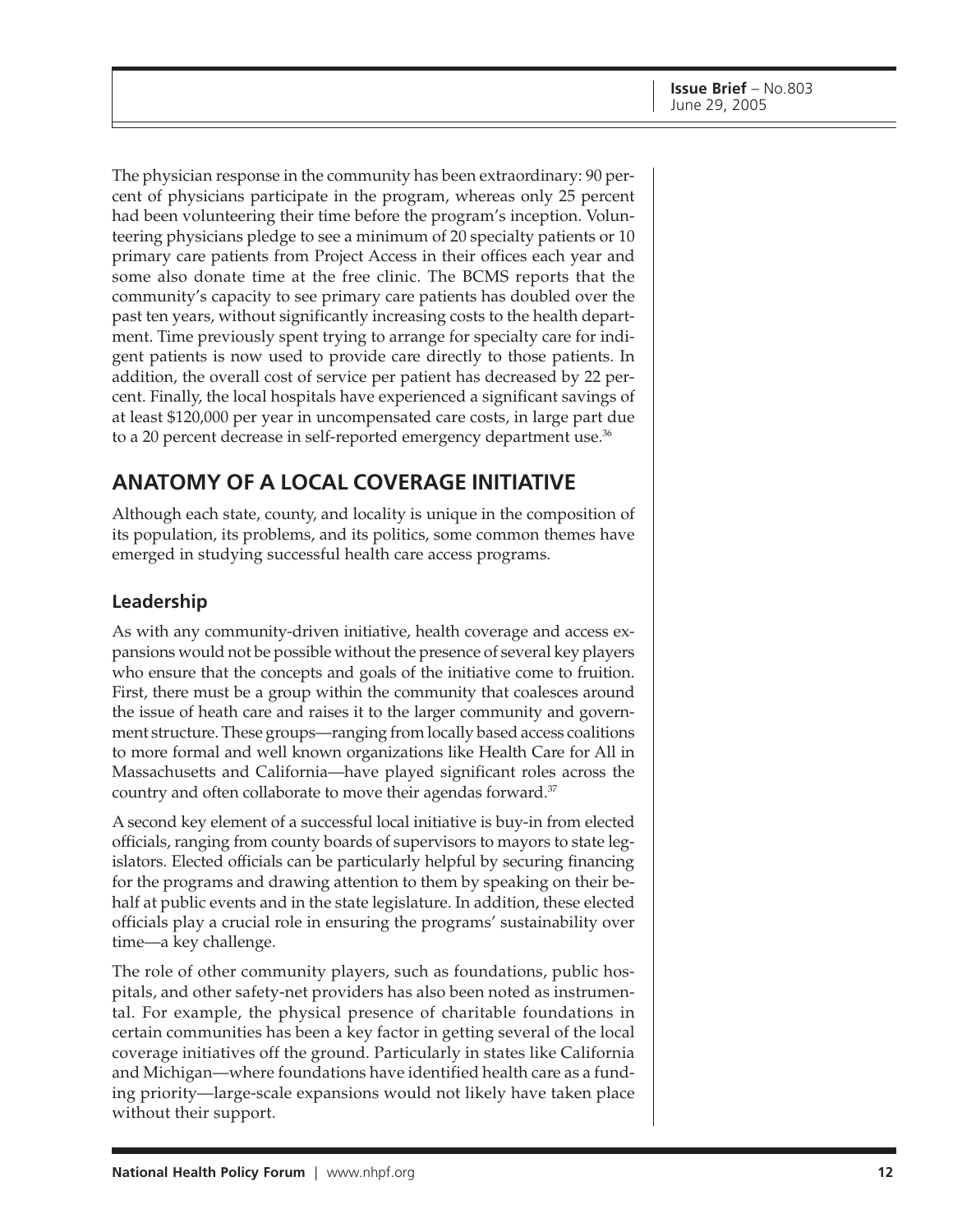A recent study also noted that counties with public hospitals were more likely to have success in launching coverage expansions than those that did not. This could be due to the established role that these hospitals were already playing in supporting the health care safety net in those areas.38 Conversely, in a number of communities, innovation was tied to

the closure or conversion of a public hospital. This action-forcing event created a shift away from reliance on a central safetynet provider and a move toward developing a broader community-based health care

# **Behind the success of nearly every local or county-based coverage initiative seems to be a dynamic and committed leader.**

network. This effectively spread the responsibility among a greater number of providers and created an opportunity to emphasize the importance of primary and preventive care. However, in these cases the loss of the centralized safety-net "provider of last resort" did have an impact on the already fragile patchwork of care and may have hindered access.<sup>39</sup>

Finally, it should be noted that behind the success of nearly every local or county-based coverage initiative seems to be a dynamic and committed leader who has made it his or her personal priority to ensure that the program accomplishes its goals and continues to provide access to care in the absence of other broader-based (for example, federally funded) solutions. Leaders such as Leona Butler, Vondie Woodbury, and Jean Fraser have clearly played a major role in the success and sustainability of their programs. These individuals use their creativity and charisma to keep the community coalitions focused and moving forward and to motivate and even inspire their staffs.

### **Knowledge of the Community**

Another key element of a successful coverage initiative is to design a program that fits appropriately with both the identified health care needs and the capacity of the community to meet those needs. For example, some areas with extremely high insurance coverage rates may only need a small and targeted program to meet the needs of the small percentage of uninsured in that community. Such a program can be easily designed and implemented and provide results. Conversely, in an area with low coverage rates and a frail safety net infrastructure, an incremental approach might be safer and more feasible than a sweeping program expansion. Marketing and outreach practices must be designed accordingly. Too little outreach can lead to a failure to connect with the target populations, while marketing blitzes can result in so many people wanting to sign up for the program that budgets are exceeded or strained.<sup>40</sup> A delicate balance is needed.

Economic factors also play a key role. Individuals' ability to afford health insurance depends on the relationship between their income and the cost of living and the price of health care in their area. As noted in a recent *Health Affairs* article, "Moderate-income residents of states with high health care costs might find insurance just as unaffordable as do lower-income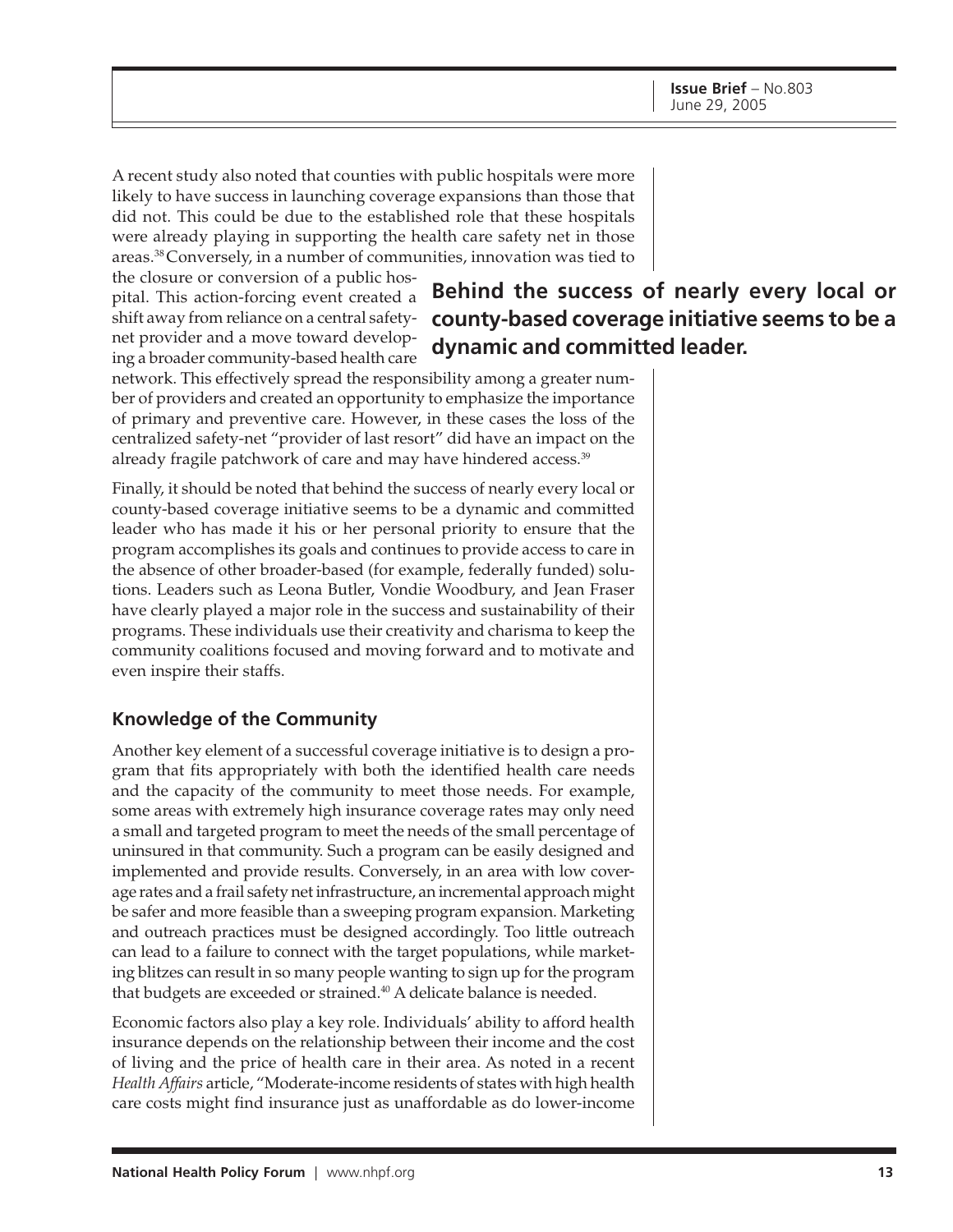residents of states with low health care costs."<sup>41</sup> Some areas that have high rates of uninsurance may be more likely to have weaker economies and perhaps even differing philosophies about the role of government in providing access to health care, which changes the political dynamics of getting buy-in for a program. And the shifting political tides that can accompany a change in a state's administration or a change in the makeup of the state legislature can have implications at the local level as well. All of these factors can directly affect the sustainability of a program.

#### **Financing**

Identifying viable financing sources is integral to the establishment and success of any health care access initiative. It is also the main barrier to sustainability of these programs.

Many of the local initiatives were conceived in the late 1990s when state and federal budgets were at a surplus and the economy was on an upward swing. These circumstances gave community leaders a strong sense of security and a willingness to try out innovative ideas for dealing with the uninsured. It was easy for many communities to ride on the coattails of the success of SCHIP, which brought new light to the concept of expanding coverage and using marketing and colorful advertising to reach out to families who could benefit from the new program. The welfare stigma so often associated with publicly financed health care programs began to fade into the past, and many groups used this opportunity to change the way health coverage programs could be perceived.

Foundations were some of the first organizations to get on the bandwagon. Several major national foundations got involved by providing millions of dollars to states and communities across the country; locally based foundations were similarly enthused. Many communities and nearly every state were benefactors of the Robert Wood Johnson Foundation's (RWJF) Covering Kids and Families program and used that funding as a springboard for getting their SCHIP programs off the ground. This type of funding has also been combined with support from local foundations to form a financial base for the first years of operation of county-based coverage initiatives. RWJF also created the Communities in Charge program, which has provided \$16.8 million to help 12 communities design and implement approaches to improving health care delivery and financing for the uninsured.42

In 1998, the W. K. Kellogg Foundation established Community Voices, a broad-based initiative dedicated to improve access to all types of health care. The program was initially implemented in 13 demonstration sites across the country and has now focused its efforts in eight localities, all with different goals, including expanding health care coverage, improving oral health care, eliminating health disparities, and bringing more attention to mental health and substance abuse treatment needs and to men's health. The program is now managed by the National Center for Primary Care at the Morehouse School of Medicine in Atlanta.<sup>43</sup>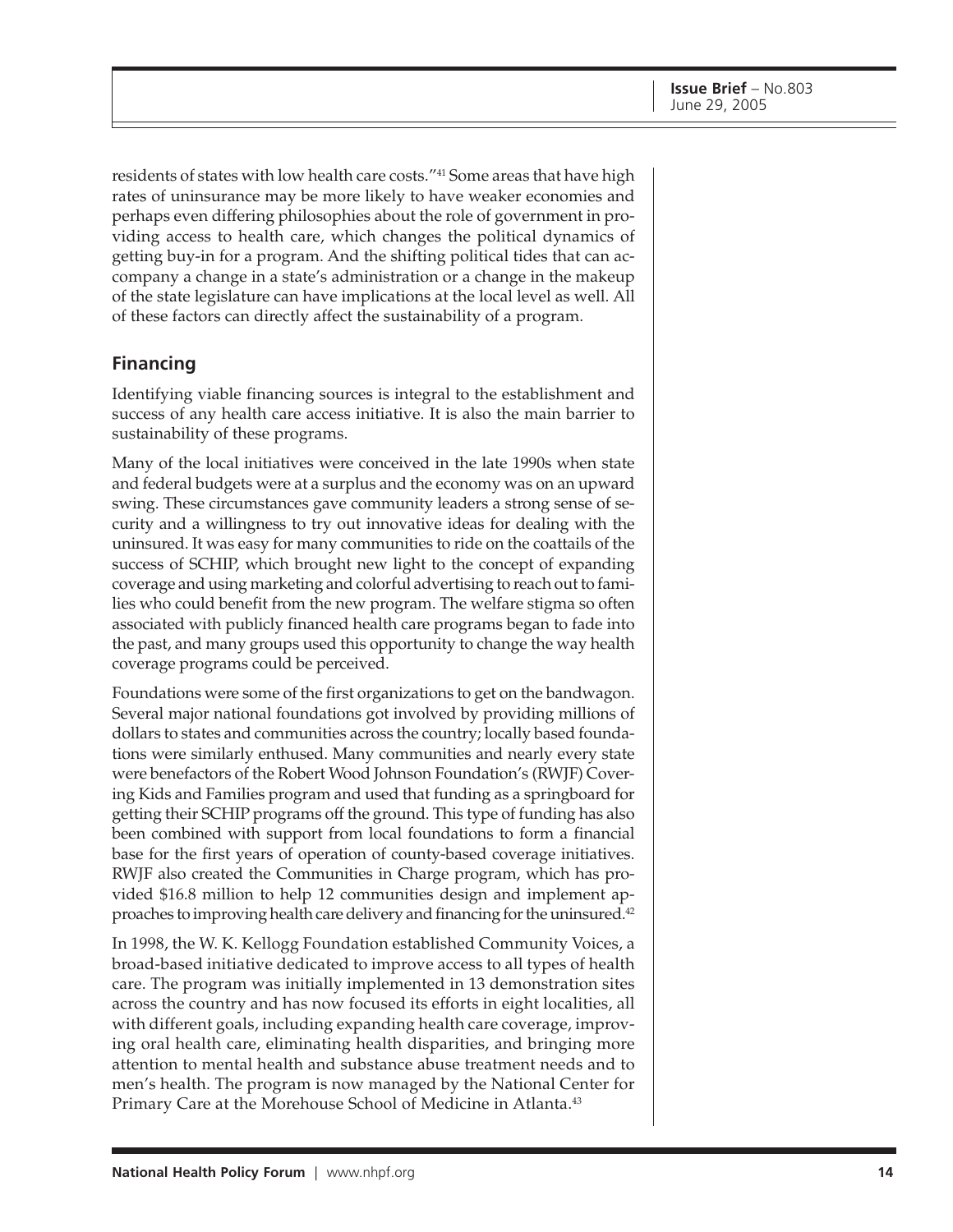For some states, the physical presence of a foundation's headquarters helped create a laboratory for health coverage and access initiatives. California has experienced this phenomenon with the Packard Foundation, the California HealthCare Foundation, and the California Endowment; Michigan has benefitted similarly from having the W. K. Kellogg Foundation headquartered there. The continued replication of the Santa Clara Healthy Kids concept in California would not have been possible without the support of its foundations, and the W. K. Kellogg Foundation's keen interest in the health of Michigan's residents has made the state another important laboratory for innovation.

Although foundations have dedicated significant dollars to supporting the health care safety net and the Medicaid and SCHIP programs in every state, these commitments cannot be relied on to completely finance the new programs. Communities with successful initiatives have also had to seek other existing or new sources of funding. Most communities have successfully leveraged some form of state and/or local tax dollars, either through the general fund or through special appropriations like tobacco settlement funds or other funds dedicated to health care. For example, the passage of California's Proposition 10 referendum in 1998 created a \$700 million annual discretionary fund dedicated exclusively to children's services. These "Prop 10" funds, as they are commonly called, are generated through an increase in the statewide tobacco tax and are governed by the Children and

Families Commission. Overall, California counties have leveraged an average of 5.5 funding streams to operate their health coverage initiatives.<sup>44</sup> Programs in other states have similarly cobbled together a variety of funding sources in order to begin and sustain operation.

Many communities have also leveraged federal grants whenever possible. The Health Resources and Services Administration (HRSA) has been a key financing source. HRSA's Healthy Communities Access Program (HCAP) grants have been helpful in supporting local initiatives in 158 communities in urban and rural areas and on tribal lands. HCAP has provided \$360 million in grants since 2000.<sup>45</sup> The State Planning Grants (SPG) program began in 2000. SPGs were designed by Congress to support states in collecting data and analyzing their uninsured populations and the health care marketplace. HRSA has distributed nearly \$50 million over four years, providing SPGs to nearly every state. In addition, in September 2004, the Department of Health and Human Services announced a new type of grant to be made available to SPG grantees. The Pilot Project Planning Grants are intended to support the design and planning of coverage expansions targeted at the uninsured. The pilot projects give states the option of testing the strategy on a county or multiple-community level. Eight states and one territory have received as much as \$400,000 each for use between September 2004 and August 2005. Although the prospects for actual implementation are not very strong in light of the continued state budget crisis, these grants have helped lay the groundwork for

**For some states, the physical presence of a foundation's headquarters helped create a laboratory for health coverage and access initiatives.**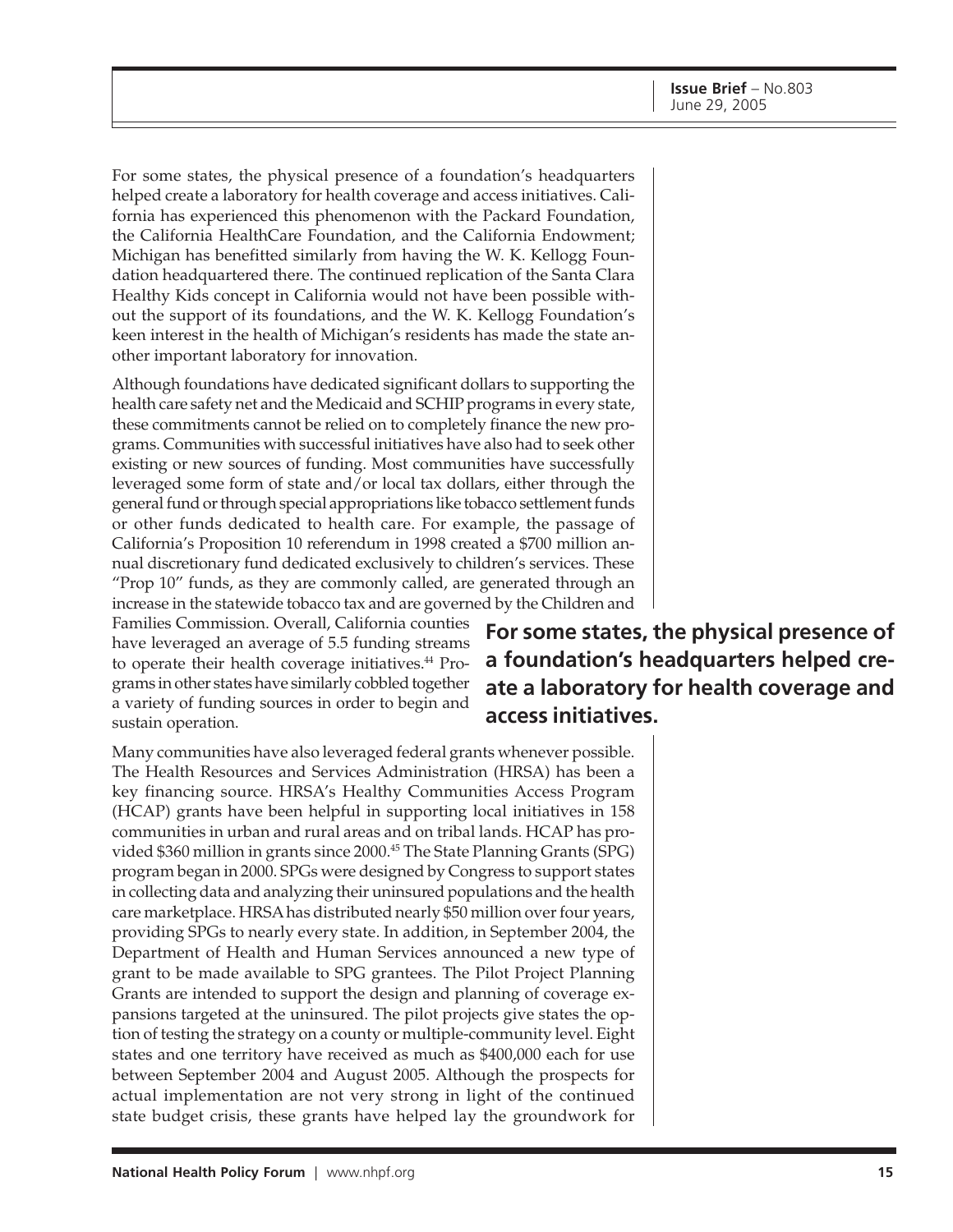expansion options similar to those discussed in this issue brief. And the availability of these grants has spurred innovative thinking in communities that previously did not have many options for improving the health of their citizens.46

Some counties and localities have also been able to work with the public hospital system in their areas to gain access to some of the federal Medicaid DSH dollars that are specifically for the purpose of helping cover some of the costs of providing uncompensated care

**Medicaid disproportionate share hospital funding is particularly helpful to efforts that provide health care services to low-income communities as a whole.**

to the uninsured. For example, the financial viability of Denver Health well known as the principal source of care for the uninsured in the Denver area—was essentially saved by a large infusion of DSH funding in the 1990s. The Denver Health system includes a 350-bed hospital, 11 federally qualified community health centers, 12 school based clinics, and the local health department. After receiving \$320 million in DSH funding, Denver Health was able to pull out from a \$40 million operating deficit in 1991; by 1999, they were able to provide nearly \$75 million in care for the uninsured.<sup>47</sup>

Medicaid DSH funding is particularly helpful to efforts that provide health care services to low-income communities as a whole. However, because most of the coverage initiatives are designed to cover specific individuals who are not otherwise eligible for the Medicaid or SCHIP program in the state, access to federal funding is limited. As described earlier, many of the initiatives target higher-income families, undocumented immigrants, single adults, and other low-income working individuals who cannot be covered by Medicaid without a waiver, therefore precluding federal funding of any kind.

#### **Barriers**

The task of launching and sustaining health coverage initiatives is not without its challenges. In addition to the need for leadership, large-scale political buy-in, and sustainable financing sources, communities must overcome barriers such as resistance from the provider community and the potential for public unwillingness to increase taxes or expand the scope of public programs. As illustrated by the recent fiscal crisis that has affected every state in the nation, the status of health coverage programs has slipped in comparison with education and homeland security.

There are other factors that must be dealt with when implementing a program. Advertising and generating interest in a new program can be difficult at first, creating a slow "take-up" rate that can lead to premature criticism of the program's effectiveness. Other logistical factors can be problematic. For example, in rural areas, communities must deal with lack of transportation systems and weaker safety-net infrastructures that can impede individuals' ability to access the care they need. While these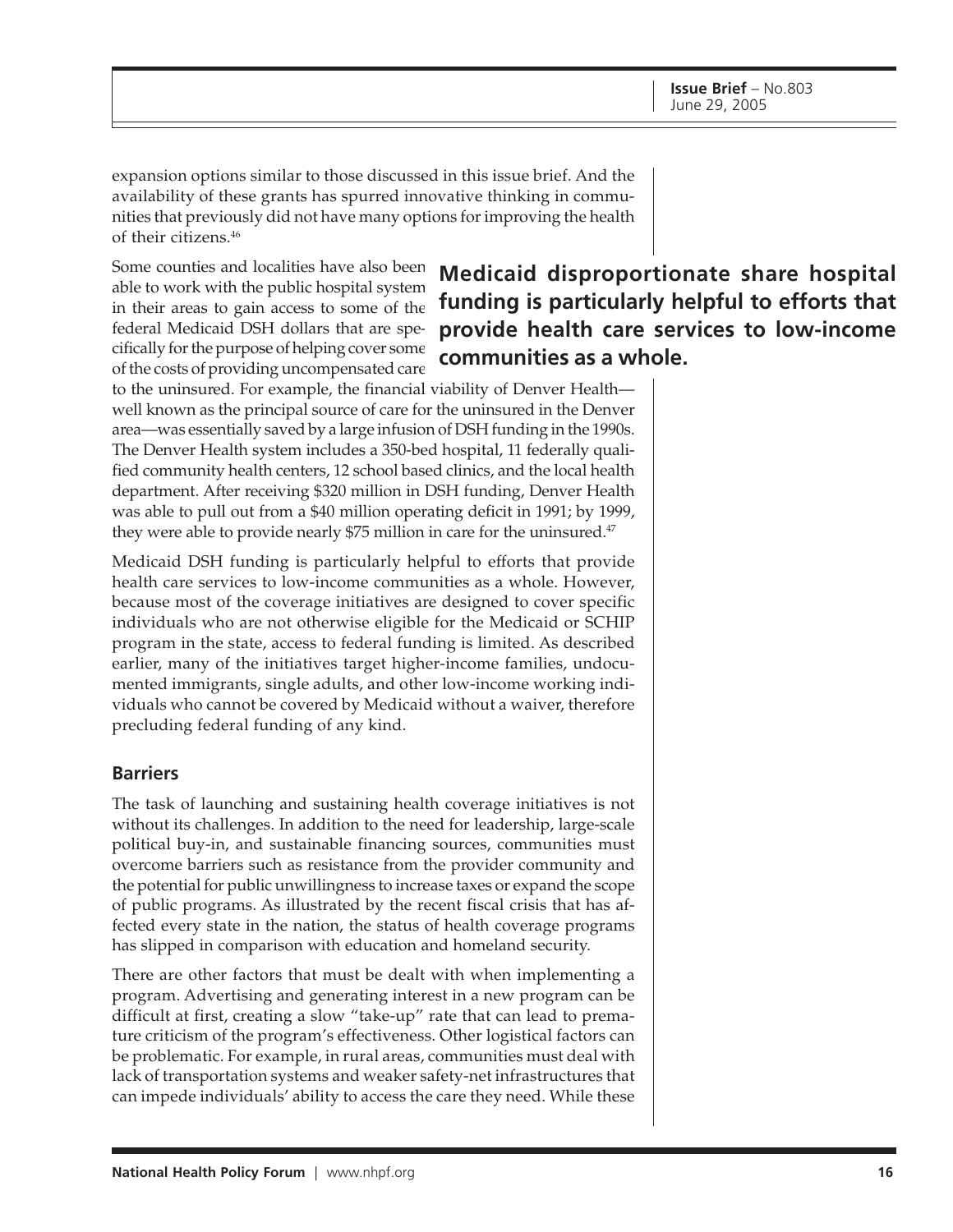types of problems are not uncommon, a great deal of creativity and innovative thinking is required to address them and challenges remain in many areas.

## **PROSPECTS FOR SUS TAINABILITY AND REPLICATION**

While all of the approaches discussed above have been highly successful in their respective communities and sociopolitical situations, each has had to confront the challenge of sustainability over time. Each of the programs started with dedicated funding sources to be used for development and implementation, but the financing for long-term service delivery has not been certain. The leader of the pack in California, Santa Clara County, was forced to establish a waiting list that now numbers more than 1,500 children, and program administrators have had to resort to fundraisers to enable them to pull these children off the list. While the absence of federal funding offers a great deal of flexibility, it also creates significant limitations on the scope of the program.

On the other hand, tailoring programs to meet the needs of an individual community also helps ensure the long-range commitment of the various stakeholders. For example, advocates for Buncombe County's Project Access argue that, even though physicians have provided charity care for decades, the program offers a way to organize the delivery of that care and keep the volunteers committed. And while physician volunteerism cannot realistically offer more than a partial solution to the problems created by uninsurance, the concept could certainly be replicated in other places and the prospects for sustainability are good.

Hybridized strategies like the three-share model in Michigan are increasing in popularity. The concept of a joint effort by the employer, the employee, and the government appeals to a broader range

# **Tailoring programs to meet the needs of an individual community also helps ensure the longrange commitment of the various stakeholders.**

of interest groups and philosophies, and the overall cost to the community is lower than the traditional publicly funded coverage expansion. However, administrative complexities make effective operation of these types of programs more challenging, and best practices need to continue to be developed before wide-scale replication is possible. This point has been illustrated by the slow uptake in premium assistance programs that states have developed as part of SCHIP and Medicaid. Although nearly a dozen states have received federal approval to develop premium assistance programs, only a handful have actually implemented them, with limited success.

Each of the locally based approaches has experienced its successes and challenges. The efforts have all proven to be worthwhile in improving the overall access to health care for their respective communities, but translating these successes to the national level continues to be difficult. The scope of the initiatives is still very small in comparison to the rising numbers of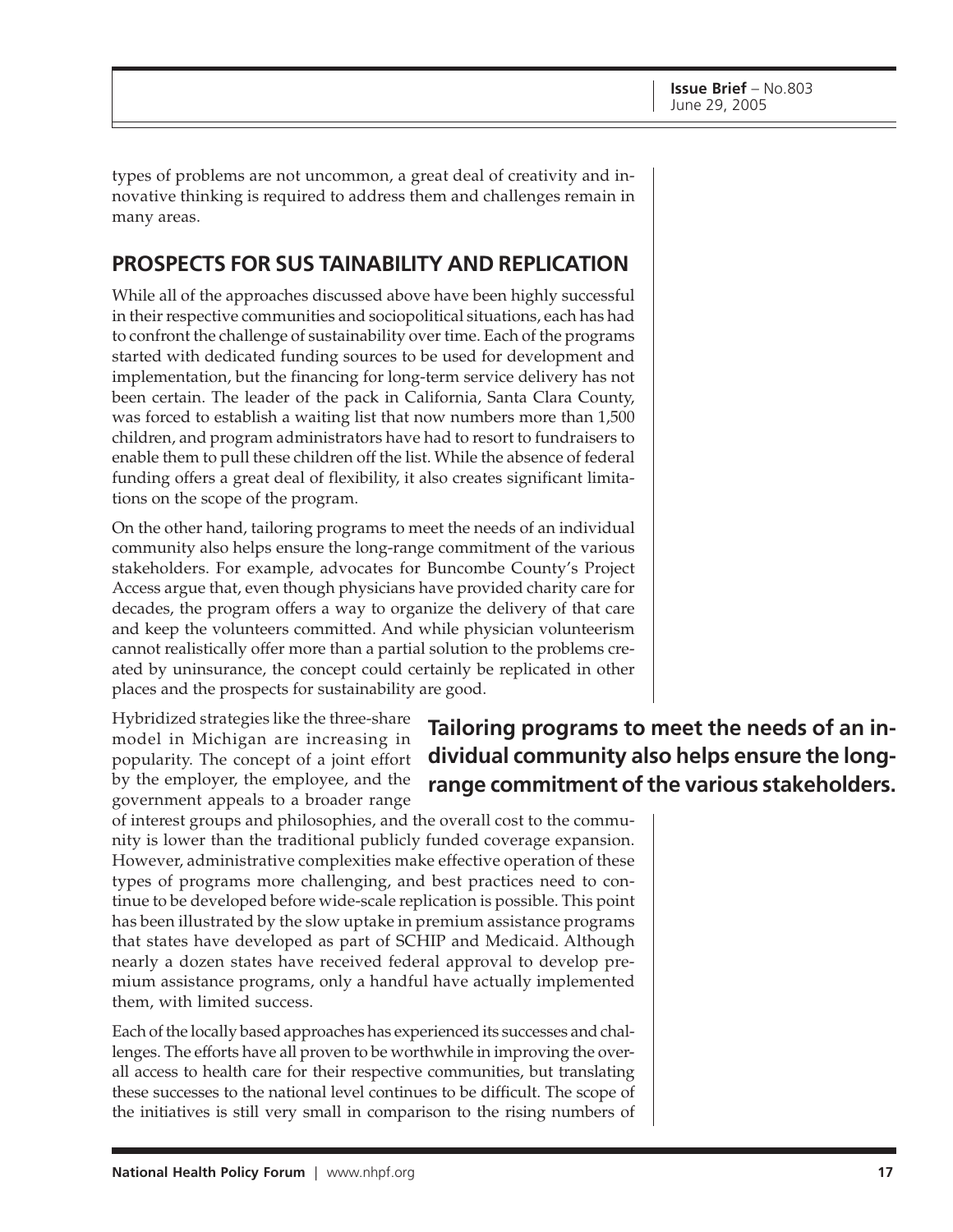uninsured, and increasing premiums coupled with the slow but steady erosion of employer-sponsored coverage will only exacerbate the situation. However, the examples provided in this paper and in the large body of research on state and local health coverage efforts is a testimony to the reassuring presence of a rich group of innovative thinkers who are sprinkled in communities across the country. Committed to improving health and persevering in the face of budget deficits and changing political tides, these individuals provide hope for a workable solution.

### **ENDNOTES**

1. Karen de Sa, "Helping All Kids Be Healthy," *San Jose Mercury News,* June 23, 2002.

2. California HealthCare Foundation, "Snapshot: California's Uninsured 2003," California HealthCare Foundation, 2004; available at [www.chcf.org/documents/insurance/](http://www.chcf.org/documents/insurance/californiauninsuredsnapshot2003.pdf) californiauninsuredsnapshot2003.pdf. In 2003, 6.4 million people, or 23.7 percent of the population, were enrolled in Medi-Cal, and 955,007 children were enrolled in Healthy Families.

3. Peter V. Long, "County Efforts to Expand Health Coverage Among the Uninsured in Six California Counties," Medi-Cal Policy Institute, Oakland, CA, February 2002, 2; available at [www.chcf.org/topics/download.cfm?pg=policy&fn=CountyEffortsToCoverUninsured.](http://www.chcf.org/topics/download.cfm?pg=policy&fn=CountyEffortsToCoverUninsured.pdf&pid=90074&itemid=20422) pdf&pid=90074&itemid=20422.

4. Institute for Health Policy Solutions, "Coverage Initiatives," available a[t www.ihps](http://www.ihps-ca.org/localcovsol/cov_initiatives.html#map)ca.org/localcovsol/cov\_initiatives.html#map; Christopher Trenholm *et al.,* "Santa Clara Healthy Kids Program Reduces Gaps in Children's Access to Medical and Dental Care," *Evaluation of the Santa Clara County Children's Health Initiative: In Brief,* no. 2, April 2005, 5; available a[t www.ihps-ca.org/resources/\\_pdfs/chihealthykidsMPR.pdf.](http://www.ihps-ca.org/resources/_pdfs/chihealthykidsMPR.pdf)

5. The Two-Plan Model was developed in 1993 as California implemented a plan to shift the state's Medi-Cal beneficiaries from fee-for-service to managed care. The Two-Plan Model was designed to give Medi-Cal beneficiaries the opportunity to choose between a commercial health plan and a local initiative health plan (developed by the county in conjunction with physicians, hospitals, clinics, and pharmacists) to deliver their managed health care services. The model is intended to increase beneficiary choice while ensuring access to providers and improved preventive care. For more information, see Medi-Cal Policy Institute, "Medi-Cal Managed Care," *Fact Sheet,* no. 8, March 2000; available at [www.chcf.org/top](http://www.chcf.org/topics/medi-cal/index.cfm?itemID=20396&subtopic=CL367&subsection=medical101)ics/medi-cal/index.cfm?itemID=20396&subtopic=CL367&subsection=medical101.

6. The welfare reform law of 1996 placed strong limitations on Medicaid coverage of most legal immigrants. For more information about Santa Clara's Healthy Kids Initiative, see Jennifer M. Ryan and Wakina Scott, "Child and Family Health Initiatives in the Bay Area," Site Visit Report, National Health Policy Forum, Washington, DC, April 2002; available at [www.nhpf.org/pdfs\\_sv/SV\\_Bay\\_Area02.pdf.](http://www.nhpf.org/pdfs_sv/SV_Bay_Area02.pdf)

7. Under the 1998 Tobacco Settlement, tobacco companies are required to make payments to the states every year through 2025. In California, the counties receive 50 percent of these dollars, giving significant discretion in the types of programs and services the counties can fund. Some counties, like Santa Clara, have devoted the entire amount to funding the health coverage expansion for children. Proposition 10, a referendum passed in 1998, increased the cigarette tax by 50 cents per pack and placed a comparable tax on other tobacco products. The resulting fund is governed by the Children and Families Commission. For more information on Proposition 10, see California Children and Families Commission, "Prop 10 Facts"; available at [www.ccfc.ca.gov/prop10facts.htm.](http://www.ccfc.ca.gov/prop10facts.htm)

8. As of this writing, four counties have applied to receive federal matching funds through the state. Peter V. Long, California Endowment, telephone conversation with author, June 6, 2005.

9. Long, "County Efforts," 1.

**Endnotes** / continued ➤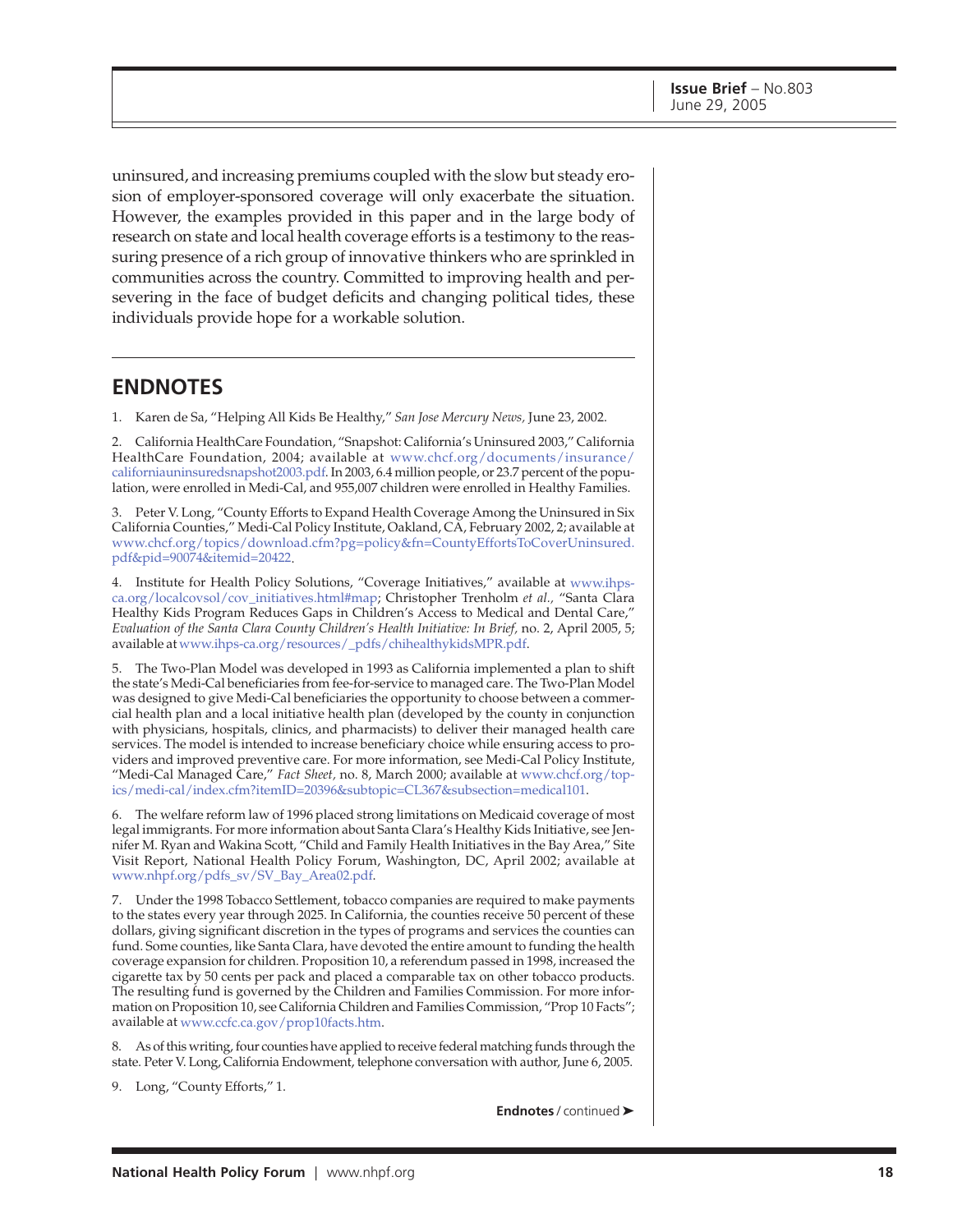#### **Endnotes** / continued

10. Sue Hutchinson, "Kids' stories illustrate why county's plan is a godsend" *San Jose Mercury News,* September 14, 2004, 1E.

11. Trenholm *et al.,*"Santa Clara Healthy Kids Program," 2–4.

12. Annette Gardner and James Kahn, *Assessing County Capacity to Meet the Needs of California's Uninsured: 2004 Survey Findings* (Oakland, CA: California HealthCare Foundation, September 2004).

13. Trenholm *et al.,*"Santa Clara Healthy Kids Program," 5.

14. Long, "County Efforts," 6.

15. Jean Fraser, San Francisco Health Plan, telephone conversation with author, May 12, 2005.

16. San Francisco Health Plan, "San Francisco Health Plan's Healthy Kids Program receives \$4.8 million in funding," June 17, 2003; available at [www.sfhp.org/whats\\_new\\_files/](http://www.sfhp.org/whats_new_files/2003-06-17-HK_Funding.asp) 2003-06-17-HK\_Funding.asp.

17. Gardner and Kahn, "Assessing County Capacity," 30.

18. San Francisco Health Plan, "Mayor Newsom and San Francisco Health Plan Announce Landmark Extension of Health Care Coverage to Young Parents," press release, January 14, 2005; available a[t www.sfhp.org/whats\\_new\\_files/20050114HKYP.asp.](http://www.sfhp.org/whats_new_files/20050114HKYP.asp)

19. San Francisco Health Plan, "Our Health Plans: Healthy Kids and Young Adults"; available at [www.sfhp.org/our\\_health\\_plans\\_files/healthykids\\_ENGLISH.asp.](http://www.sfhp.org/our_health_plans_files/healthykids_ENGLISH.asp)

20. A total of 5,560 individuals were enrolled in Healthy Kids and Young Adults as of June 1, 2005. Ellen Kaiser, San Francisco Health Plan, telephone conversation with author, June 29, 2005.

21. Fraser, telephone conversation.

22. Vondie Woodbury, "Access Health: Closing the Gaps Between Public and Private Insurance Coverage," presentation, 17th Annual State Health Policy Conference, National Academy for State Health Policy, St. Louis, MO, August 2, 2004.

23. Laurie McGinley, "State and Local Programs Seek to Aid the Uninsured: Lack of a Federal Solution Prompts Steps to Fill Gap; Looming Campaign Issue," *Wall Street Journal,* January 9, 2004.

24. For more information about Access Health, see www.cjaonline.net/Communities/ MI\_Muskegon.htm and Paul Fronstin and Jason Lee, "A Community Expands Access to Health Care: The Case of Access Health in Michigan," Grant Watch Report, *Health Affairs,* 24, no. 3 (May/June 2005): 858-863; available a[t http://content.healthaffairs.org/cgi/reprint/24/3/858.](http://content.healthaffairs.org/cgi/reprint/24/3/858)

25. Vondie Woodbury, Access Health, telephone conversation with author, May 6, 2005.

26. Sharon Silow-Carroll and Tanya Alteras, "Stretching State Health Care Dollars: Building on Employer-Based Coverage," pub. no. 781, Commonwealth Fund, New York, October 2004, 38–39; available a[t www.cmwf.org/usr\\_doc/781\\_Silow-Carroll\\_stretching\\_employer.pdf.](http://www.cmwf.org/usr_doc/781_Silow-Carroll_stretching_employer.pdf)

27. Fronstin and Lee, "A Community Expands Access to Health Care," 859, 862.

28. Woodbury, telephone conversation.

29. Laurie E. Felland and Cara S. Lesser, "Local Innovations Provide Managed Care for the Uninsured," Center for Studying Health Systems Change, Issue Brief no. 25, January 2000; available a[t www.hschange.org/CONTENT/57/.](http://www.hschange.org/CONTENT/57/)

30. Dennis P. Andrulis and Michael K. Gusmano, "Community Initiatives for the Uninsured: How Far Can Innovative Partnerships Take Us? New York Academy of Medicine, New York, August 2000, 2-78.

31. Health Advantage, "Who We Are"; available a[t www.hhcorp.org/adv\\_target.htm.](http://www.hhcorp.org/adv_target.htm)

32. Andrulis and Gusmano, "Community Initiatives," 2-79.

**Endnotes** / continued ➤